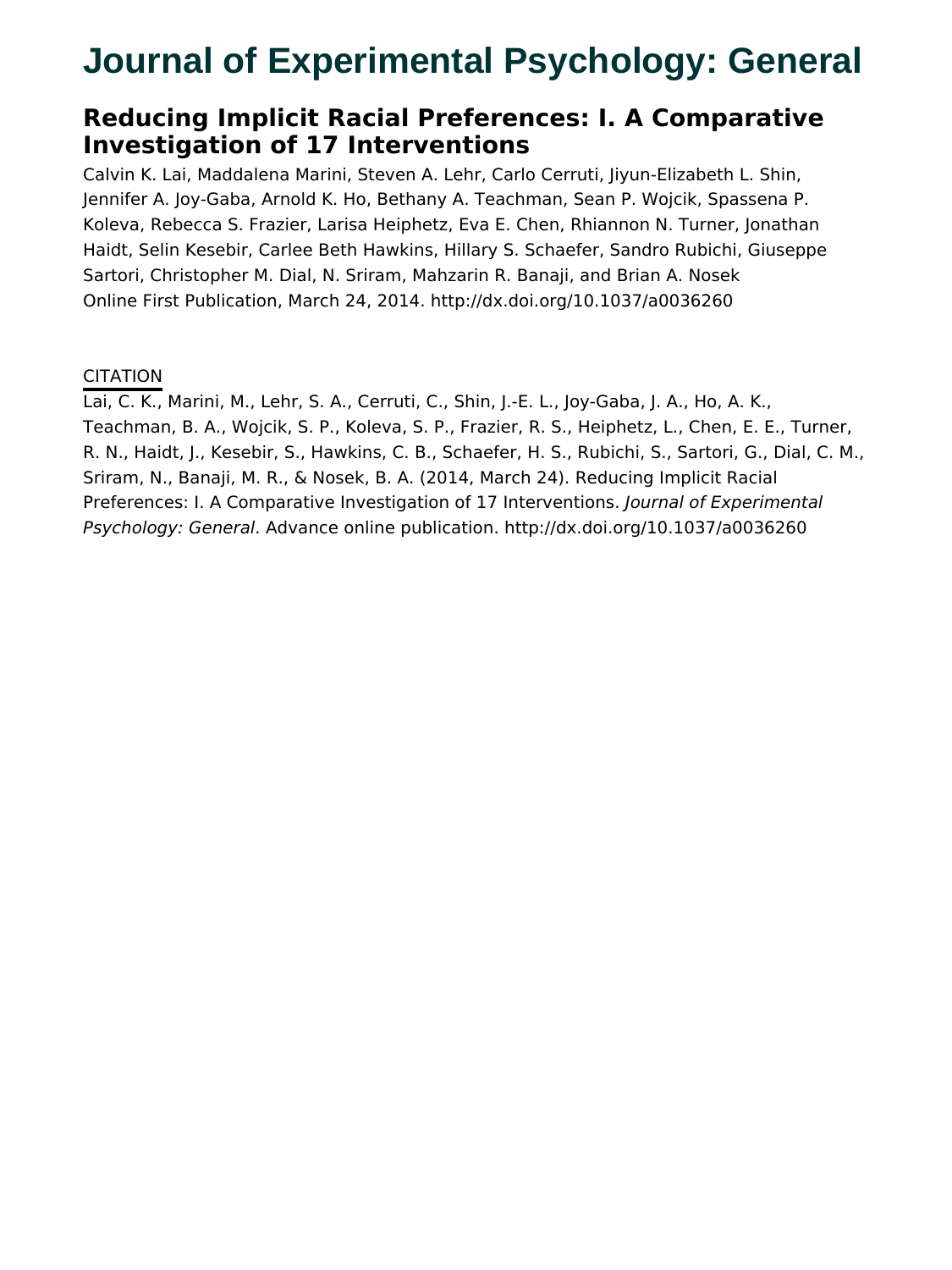## Reducing Implicit Racial Preferences: I. A Comparative Investigation of 17 Interventions

Calvin K. Lai University of Virginia

Steven A. Lehr and Carlo Cerruti Harvard University

Jennifer A. Joy-Gaba Virginia Commonwealth University

> Bethany A. Teachman University of Virginia

Spassena P. Koleva University of Southern California

> Larisa Heiphetz Boston College

Rhiannon N. Turner Queen's University Belfast

Selin Kesebir London Business School

Sandro Rubichi University of Modena and Reggio Emilia

> Christopher M. Dial Harvard University

Mahzarin R. Banaji Harvard University

Maddalena Marini University of Modena and Reggio Emilia

> Jiyun-Elizabeth L. Shin Stony Brook University

> > Arnold K. Ho Colgate University

Sean P. Wojcik University of California, Irvine

> Rebecca S. Frazier University of Virginia

Eva E. Chen The Hong Kong University of Science and Technology

> Jonathan Haidt New York University

Carlee Beth Hawkins and Hillary S. Schaefer University of Virginia

> Giuseppe Sartori University of Padua

N. Sriram University of Virginia

Brian A. Nosek University of Virginia

Calvin K. Lai, Department of Psychology, University of Virginia; Maddalena Marini, Department of Psychology, University of Modena and Reggio Emilia; Steven A. Lehr and Carlo Cerruti, Department of Psychology, Harvard University; Jiyun-Elizabeth L. Shin, Department of Psychology, Stony Brook University; Jennifer A. Joy-Gaba, Department of Psychology, Virginia Commonwealth University; Arnold K. Ho, Department of Psychology, Colgate University; Bethany A. Teachman, Department of Psychology, University of Virginia; Sean P. Wojcik, Department of Psychology, University of California, Irvine; Spassena P. Koleva, Department of Psychology, University of Southern California; Rebecca S. Frazier, Department of Psychology, University of Virginia; Larisa Heiphetz, Department of Psychology, Boston College; Eva E. Chen, Department of Psychology, The Hong Kong University of Science and Technology; Rhiannon N. Turner, Department of Psychology, Queen's University Belfast; Jonathan Haidt, Stern School of Business, New York University; Selin Kesebir, London Business School; Carlee Beth Hawkins and Hillary S. Schaefer, Department of Psychology, University of Virginia; Sandro Ru-

bichi, Department of Psychology, University of Modena and Reggio Emilia; Giuseppe Sartori, Department of Psychology, University of Padua; Christopher M. Dial; Department of Psychology, Harvard University; N. Sriram, Department of Psychology, University of Virginia; Mahzarin R. Banaji, Department of Psychology, Harvard University; Brian A. Nosek, Department of Psychology, University of Virginia.

This project was supported by a gift from Project Implicit. Calvin K. Lai and Carlee Beth Hawkins are consultants, and Brian A. Nosek is an officer of Project Implicit, Inc., a nonprofit organization that includes in its mission "To develop and deliver methods for investigating and applying phenomena of implicit social cognition, including especially phenomena of implicit bias based on age, race, gender or other factors." Calvin K. Lai and Brian A. Nosek conceived the current research; all authors designed and performed the current research; Calvin K. Lai analyzed the data.

Correspondence concerning this article should be addressed to Calvin K. Lai, Department of Psychology, University of Virginia, Charlottesville, VA 22904. E-mail: ckl5ae@virginia.edu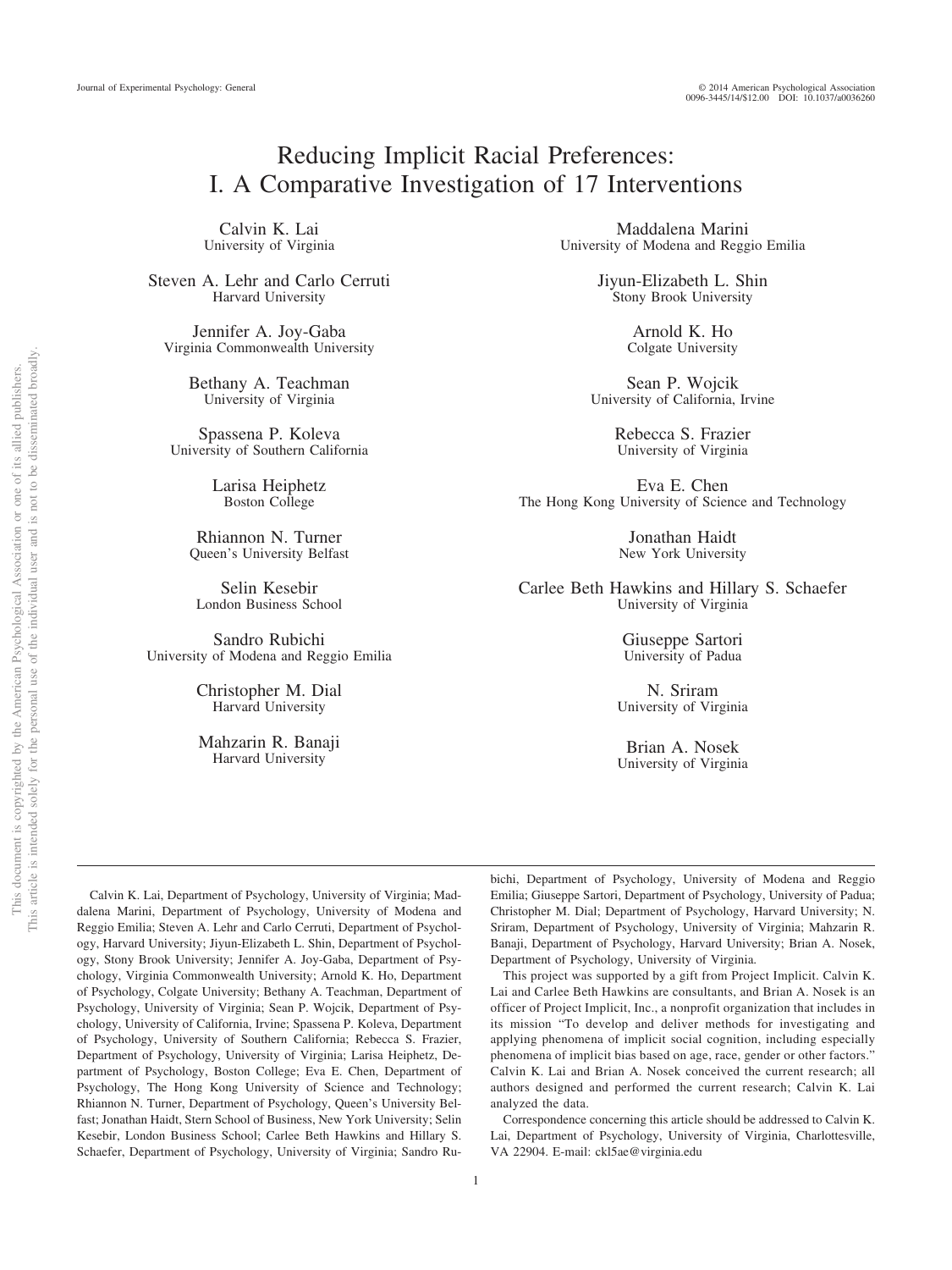#### 2 LAI ET AL.

Many methods for reducing implicit prejudice have been identified, but little is known about their relative effectiveness. We held a research contest to experimentally compare interventions for reducing the expression of implicit racial prejudice. Teams submitted 17 interventions that were tested an average of 3.70 times each in 4 studies (total  $N = 17,021$ ), with rules for revising interventions between studies. Eight of 17 interventions were effective at reducing implicit preferences for Whites compared with Blacks, particularly ones that provided experience with counterstereotypical exemplars, used evaluative conditioning methods, and provided strategies to override biases. The other 9 interventions were ineffective, particularly ones that engaged participants with others' perspectives, asked participants to consider egalitarian values, or induced a positive emotion. The most potent interventions were ones that invoked high self-involvement or linked Black people with positivity and White people with negativity. No intervention consistently reduced explicit racial preferences. Furthermore, intervention effectiveness only weakly extended to implicit preferences for Asians and Hispanics.

*Keywords:* attitudes, racial prejudice, implicit social cognition, malleability, Implicit Association Test

Thoughts and feelings outside of conscious awareness shape social perception, judgment, and action (Bargh, 1999; Devine, 1989; Greenwald & Banaji, 1995). Nowhere has this idea been more explored than in studies of racial prejudice in which people report egalitarian racial attitudes, but also implicitly prefer Whites compared with Blacks (Devine, 1989; Dovidio, Kawakami, Johnson, Johnson, & Howard, 1997; Fazio, Jackson, Dunton, & Williams, 1995; Nosek, Smyth, et al., 2007). These studies have been influential because implicit racial preferences predict behaviors such as negative interracial contact (McConnell & Leibold, 2001), biases in medical decision making (Green et al., 2007), and hiring discrimination (Rooth, 2010). From the hundreds of studies conducted, we can conclude that implicit preferences (a) are related to, but distinct from, explicit preferences (Greenwald & Banaji, 1995; Nosek & Smyth, 2007), (b) are constructed through different mechanisms than explicit preferences (De Houwer, Teige-Mocigemba, Spruyt, & Moors, 2009; Ranganath & Nosek, 2008; Ratliff & Nosek, 2011; Rydell & McConnell, 2006), and (c) have distinct mechanisms for change compared with explicit preferences (Gawronski & Bodenhausen, 2006).

The study of implicit racial preferences has been driven not only by an interest in the basic mechanisms underlying social cognition but also by an applied interest in social change: How can the expression of implicit racial preferences be reduced to mitigate subsequent discriminatory behavior? Indeed, significant progress has been made in the goal of identifying the processes underlying malleability and change in implicit evaluations (Dasgupta & Greenwald, 2001; Mitchell, Nosek, & Banaji, 2003; Olson & Fazio, 2006; Rudman, Ashmore, & Gary, 2001; for reviews, see Blair, 2002; Dasgupta, 2009; Gawronski & Bodenhausen, 2006; Gawronski & Sritharan, 2010; Lai, Hoffman, & Nosek., 2013; Sritharan & Gawronski, 2010). From such research, we know the expression of implicit racial preferences can be shifted through changes in emotional states (Dasgupta, DeSteno, Williams, & Hunsinger, 2009; DeSteno, Dasgupta, Bartlett, & Cajdric, 2004), exposure to counterstereotypical exemplars (e.g., Dasgupta & Greenwald, 2001), and setting egalitarian goals (Legault, Gutsell, & Inzlicht, 2011; Mann & Kawakami, 2012).

This basic research on changes in the expression of implicit evaluations illuminates the structure of implicit social cognition. Even so, most investigations examine potential mechanisms in isolation, providing little insight on comparative or interactive effects of the basic processes contributing to implicit evaluation.

Further, given the practical implications of addressing implicit racial preferences, it is surprising that there is little evidence about the relative effectiveness of different approaches. Paradigms have not been systematically compared while controlling for sample, setting, or procedural details that are irrelevant to the intervention itself. This presents a challenge for interpreting differences across paradigms. However, there is a solution: Comparative research can test complex interventions to identify *what* is effective, and— once identified— basic research can focus on understanding *why* the effective ones are effective. This division of labor may be more efficient than using mechanism-in-isolation research designs to identify both what is effective and why. Here, we pursue a research strategy that complements research focused on isolating mechanisms in order to understand how, when, and to what extent interventions are effective at changing the expression of implicit racial preferences.

#### **Overview**

We held a research contest to experimentally compare 17 interventions, a faking condition, and a control condition for reducing implicit racial preferences. We also investigated the interventions' effectiveness on explicit preferences and evaluations of other racial/ethnic groups (i.e., Hispanics and Asians). The contest took place over four studies. In the first study, we recruited researchers to submit interventions to reduce implicit preferences for Whites compared with Blacks. The presumed mechanisms underlying submitted interventions varied greatly, and included the following: increasing positive evaluations of Blacks, increasing negative evaluations of Whites, increasing control over the expression of biased racial attitudes, increasing self– outgroup overlap with Black individuals, and inducing egalitarian mindsets.

Between studies, teams could revise their interventions to be more effective, retain them as-is, or drop out of the contest. In total, 68 tests of implicit racial preference malleability were conducted; 17 interventions and a comparison condition designed to artificially induce malleability were tested an average of 3.78 times each. The findings provide evidence for differential effectiveness of approaches for reducing implicit racial preferences and set the stage for a new generation of research to clarify the mechanisms responsible for effective change.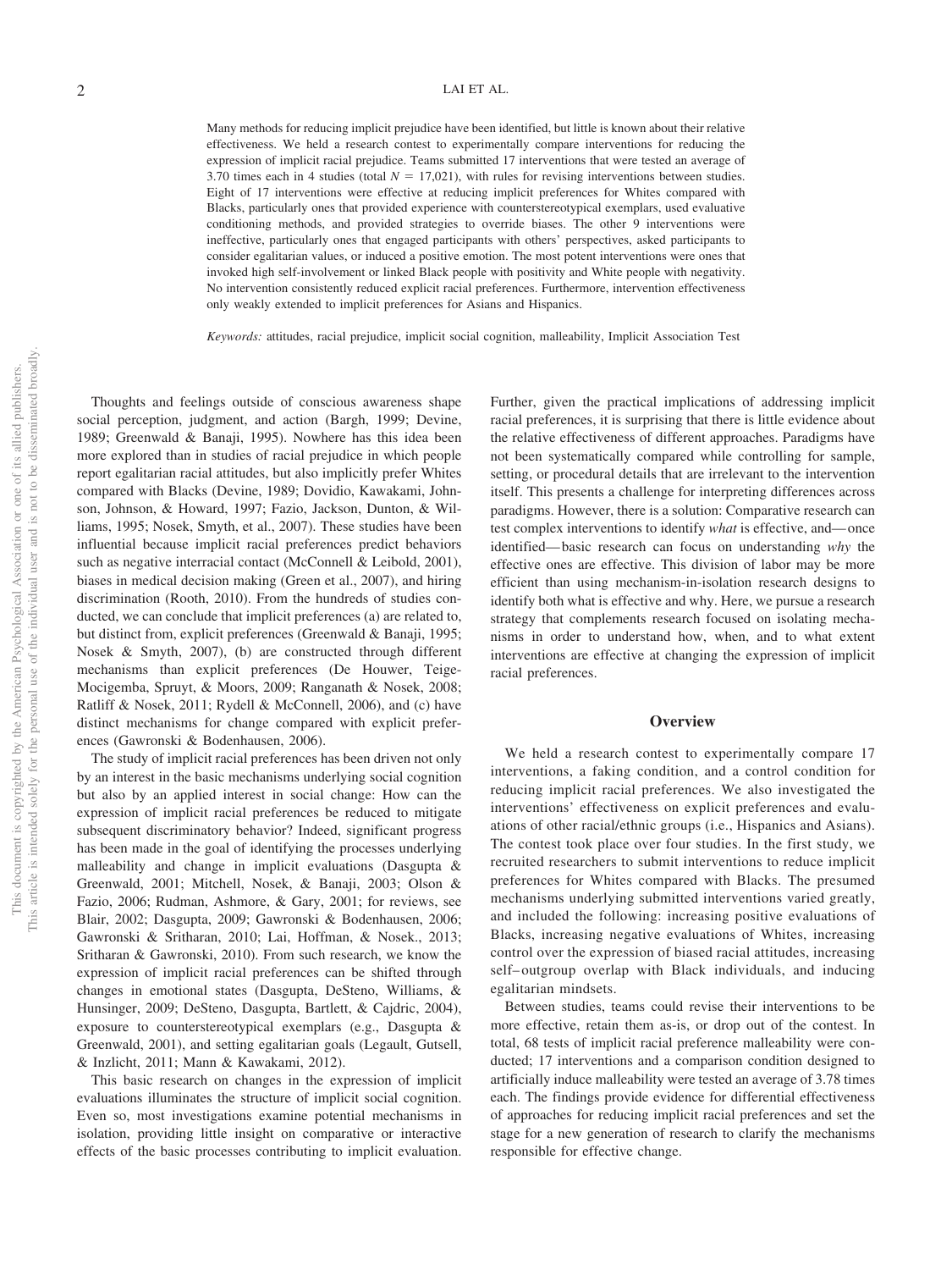#### **Method**

#### **Participants**

Participants in all studies were non-Black U.S. citizens/residents who registered at the Project Implicit research website (https:// implicit.harvard.edu).<sup>1</sup> See Table 1 for sample characteristics. We report all data exclusions, conditions, and measures, and how we determined our sample size for each study. We had a simple decision rule for determining sample size in the first three studies: Data collection stops after each condition in the study had been assigned a set number of participants (300 in Studies 1 and 2, 400 in Study 3). For Study 4, we aimed to stop data collection once the study had reached 5,000 participants with completed sessions. On average, experimental conditions in all four studies had over 99% power to detect effects of a moderate effect size (Cohen's  $d = .50$ ) and 61% power in Study 1, 64% power in Study 2, 42% power in Study 3, and 79% power in Study 4 to detect a small effect size (Cohen's  $d = .20$ ).

#### **Procedure**

Participants volunteered for studies at Project Implicit's research site after completing a demographics registration form. Once registered, participants could visit the research website and be randomly assigned to studies from the research pool. Participants were assigned to the current studies only if they had never completed a study in the research pool. All studies are available for self-administration at https://osf.io/lw9e8/.

**Studies 1 and 2.** Participants were randomly assigned to complete a control condition, a faking comparison condition, or one of 13 intervention conditions in Study 1 and one of 14 intervention conditions in Study 2. In the control condition, participants did not complete an intervention task. Next, participants completed the Implicit Association Test (IAT; Greenwald, McGhee, & Schwartz, 1998), followed by a self-report measure of racial attitudes.

**Study 3.** Study 3 was identical to Studies 1 and 2, except (a) there were 11 intervention conditions; (b) participants were randomly assigned to complete either the IAT or, a different implicit measure, the Multi-Category Implicit Association Test (Nosek, Sriram, Smith, & Bar-Anan, 2014) measuring evaluations of Whites, Blacks, Asians, and Hispanics simultaneously; and (c) participants completed additional self-report measures assessing attitudes toward Asian people and Hispanic people.

**Study 4.** There was evidence of differential attrition by condition in the first three studies.<sup>2</sup> Study 4 retained the 11 intervention conditions, control condition, and faking comparison condition in Study 3, and added a pretest IAT to test whether differential attrition could partially or fully explain results from the first three studies and examine change within subjects. However, completing a pretest may affect the posttest for some interventions and not others. We addressed this with a Solomon "four-group" design (Solomon, 1949) in which participants were randomly assigned to complete the pretest or not. This allows simultaneous examination of within-subjects change and potential testing-related effects on the posttest.

#### **Dependent Measures**

**The IAT.** The IAT assessed the relative strength of associations between two conceptual categories (i.e., White people, Black people) and two evaluative attributes (i.e., Good, Bad; see Nosek, Greenwald, & Banaji, 2007, for a review). The procedure followed the recommendations by Nosek, Greenwald, and Banaji (2005). Participants were instructed to categorize words and images as quickly as possible while also being accurate. The IAT is composed of seven blocks, with three practice blocks (omitted for analyses) and four critical blocks. In the first practice block (20 trials), participants categorized images of Black faces and White faces to categories labeled on the left or right. In the second practice block (20 trials), participants categorized good and bad words. In the third (20 trials) and fourth (40 trials) critical blocks, participants categorized images of Black faces/White faces and good/bad words on alternating trials. Consequently, participants categorized Black faces and bad words with one key and White faces and good words with another key. In the fifth practice block (40 trials), participants categorized images of White and Black faces again, except the categories had switched sides. The face category originally on the left was now categorized with the right key, and the face category originally on the right was now categorized with the left key. In the sixth (20 trials) and seventh (40 trials) critical blocks, participants categorized pairings opposite to the ones in the third and fourth blocks. Consequently, participants categorized White faces and bad words with one key and Black faces and bad words with the other key. The sixth and seventh blocks were counterbalanced with the third and fourth blocks between participants to control for potential order effects (Greenwald et al., 1998). The position of the Good/Bad categories was also randomized between participants: Half the participants categorized Good to the left key and Bad to the right key, whereas the other half did the reverse.

In Study 4, participants completed a shortened five-block IAT instead of the seven-block IAT to reduce study length. The fiveblock IAT was similar to the seven-block IAT with a few key changes. First, it had two combined categorization blocks instead of four and fewer trials (16 trials for the first two practice blocks, 32 trials for the combined blocks, and 24 trials for the practice block between the critical blocks).

The IAT was scored with the *D* algorithm recommended by Greenwald, Nosek, and Banaji (2003). A positive *D* score indicated faster responding on average when White faces were paired

<sup>&</sup>lt;sup>1</sup> In all four studies, IAT scores were regressed on condition, race (White or non-White), and the interaction of condition and race. There was no interaction between condition and race in Study 1,  $F(84, 3561) = 1.68$ ,  $p =$ .05,  $\eta^2$  = .0065; Study 2, *F*(85, 3977) = 1.36, *p* = .16,  $\eta^2$  = .003; Study 3,  $F(82, 1973) = 1.32, p = .20, \eta^2 = .005$ ; or Study 4,  $F(82, 4919) = 0.99$ ,  $p = .50, \eta^2 = .02.$ 

 $2$  See the Appendix for descriptive statistics of attrition rate and http:// osf.io/Lw9E8/ for the results of supplementary attrition analyses. We found evidence for differential attrition by condition in all four studies. There was scant evidence for experimental condition leading to differential attrition by demographics (i.e., age, religiosity [assessed on a 4-point Likert scale ranging from *Not at all religious* to *Very religious*]), gender, or political ideology (assessed on a 7-point Likert scale ranging from *Very Liberal* to *Very Conservative*). One exception was a statistically significant interaction of condition and age in predicting attrition in Study 3 ( $p = .01$ ) that was not replicated across studies.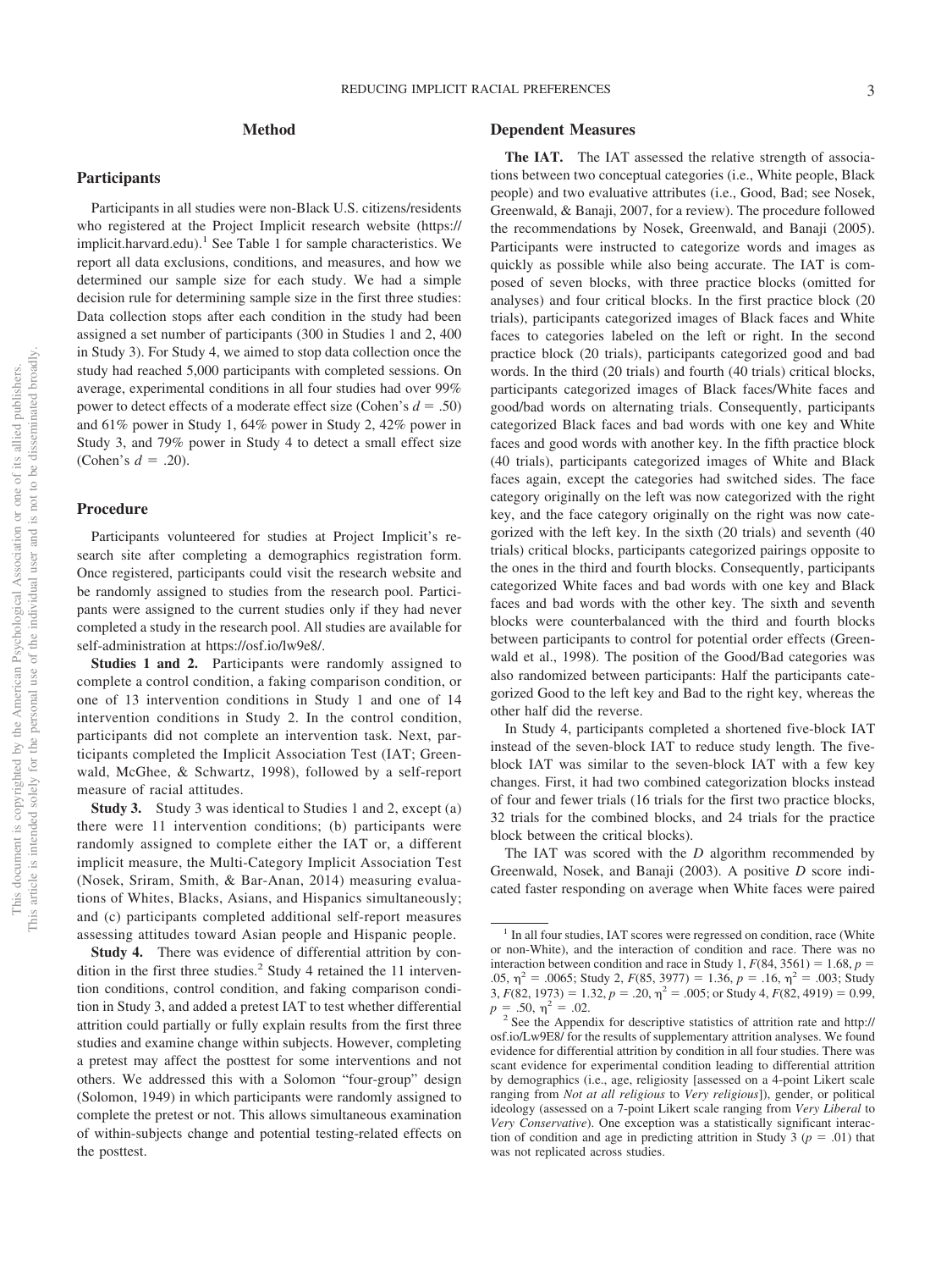|         |             | Ν               | Demographics of completed<br>sessions |            |         |         |  |  |  |
|---------|-------------|-----------------|---------------------------------------|------------|---------|---------|--|--|--|
| Study   | Began study | Completed study | Mean $N /$ Condition                  | $%$ Female | % White | Age $M$ |  |  |  |
| Study 1 | 5.126       | 3,694           | 247                                   | 66.1       | 77.5    | 26.3    |  |  |  |
| Study 2 | 5,581       | 4,111           | 257                                   | 65.3       | 75.3    | 26.7    |  |  |  |
| Study 3 | 5,552       | 4,063           | 313                                   | 67.7       | 77.9    | 27.6    |  |  |  |
| Study 4 | 7.732       | 5,116           | 394                                   | 64.0       | 77.2    | 31.3    |  |  |  |

Table 1 *Summary of Sample Characteristics*

with good words and Black faces were paired with bad words compared with the reverse. Positive scores are interpreted as an implicit preference for White people compared with Black people. *D* was calculated after removing response latencies under 400 ms or over 10,000 ms, and included all other trials. Categorization errors were replaced with the block mean of correct latencies plus 600 ms. Participants were excluded from the analyses if more than 10% of the critical response trials were faster than 300 ms, the error rate on any critical block was higher than 40%, or the overall error rate across all combined response blocks was over 30% (Nosek, Smyth, et al., 2007). For Study 4, participants were excluded from all IAT analyses if they met the exclusion criteria on either the pretest IAT or the posttest IAT. We excluded 116 (3.1%) participants in Study 1, 116 (2.8%) in Study 2, 47 (2.2%) in Study 3, and 292 (5.2%) in Study 4. Participant exclusion rates did not differ by condition in Study 1,  $\chi^2(14, N = 3707) = 7.88$ ,  $p = .90$ ; Study 2,  $\chi^2(15, N = 4125) = 16.39, p = .36$ ; Study 3,  $\chi^2(12, N = 2046) = 12.95, p = .37$ ; or Study 4,  $\chi^2(12, N = 12.95)$  $5604$ ) = 16.56, *p* = .17.

**Multi-Category Implicit Association Test.** For Study 3, about half the participants were randomly assigned to complete the race Multi-Category Implicit Association Test (MC-IAT; Nosek et al., 2014). The MC-IAT allowed us to investigate the degree to which implicit attitude malleability extended to another implicit measure and to preferences between Whites and other racial groups: Asians and Hispanics. The race MC-IAT differs from the race IAT by making two categories (instead of four) focal in each block of trials and, across a series of comparisons, providing comparative evaluations of four racial/ ethnic categories instead of just two. Although the MC-IAT is also a relative measure, it has unique psychometric qualities and enables inferences about attitude change across multiple racial group comparisons.

The MC-IAT is composed of 14 blocks, with the first two blocks being practice blocks (omitted for analyses) and 12 critical blocks of 16 trials each. Participants responded by pressing *I* whenever a stimulus appeared in one of the two focal categories and by pressing *E* whenever a stimulus appeared that did not belong to a focal category. Each racial group was paired with good words as the focal category in three of the 12 critical blocks. The nonfocal categories were bad words and one of the other three racial groups. In total, participants completed three blocks each of the four possible focal categories: White people/ Good, Black people/Good, Hispanic people/Good, and Asian people/Good. The participant pressed *I* whenever the target racial group or good word was presented and *E* whenever anything else was presented. Bad words were never a focal category. The three blocks for each target racial group had different racial groups as the nonfocal stimuli (e.g., the nonfocal racial group stimuli for the three White people/Good blocks rotated between Hispanic, Black, and Asian people).

The MC-IAT was computed using the *D* algorithm recommended by Nosek, Bar-Anan, Sriram, and Greenwald (2012). *D* was calculated after truncating response latencies under 200 ms to 200 ms and responses latencies over 2,000 ms to 2,000 ms. Participants were excluded from analyses if more than 10% of the responses in critical trials were under 200 ms. Fifty-two (2.6%) of completed MC-IATs were excluded on the basis of these criteria. IAT exclusions did not differ by condition,  $\chi^2(12, N = 2007)$  = 7.19,  $p = .85$ .

**Self-reported racial attitudes.** Participants completed three self-report items measuring racial attitudes in Studies 1–3. One assessed relative preference for White people over Black people on a 7-point Likert scale ranging from 1 (*I strongly prefer Black people to White people*) to 7 (*I strongly prefer White people to Black people*). The others were feeling thermometers for White people and Black people measured using a 7-point scale ranging from 1 (*Very cold*) to 7 (*Very warm*). In Study 3, participants also completed feeling thermometers for Asian people and Hispanic people. For analyses, a difference score was computed between the two feeling thermometers and averaged with the racial preference measure after standardizing each  $(SD = 1)$ while retaining a rational zero point of no preference between White people and Black people ( $\alpha = .69, .69, .70$ ). Higher positive scores indicated a greater explicit preference for White people over Black people.

For Study 4, we tested the generality of interventions' effects on explicit racial attitudes with a 10-item version of the Subtle-Blatant Prejudice Scale adapted for prejudice toward Black people (Pettigrew & Meertens, 1995). The adapted scale contained five items from the Subtle Prejudice subscale and five items from the Blatant Prejudice subscale. Participants responded on 4-point Likert scales to statements. Higher scores indicated greater prejudice toward Black people.

#### **Contest Qualification Criteria**

A design incentive for participating researchers was to win the contest. To win, an intervention needed to elicit an average IAT score closest to the point of no implicit preference between Whites and Blacks and meet three qualification criteria. The qualification criteria were designed to maximize comparability on procedural elements, specifically intervention length, misbehavior on the IAT,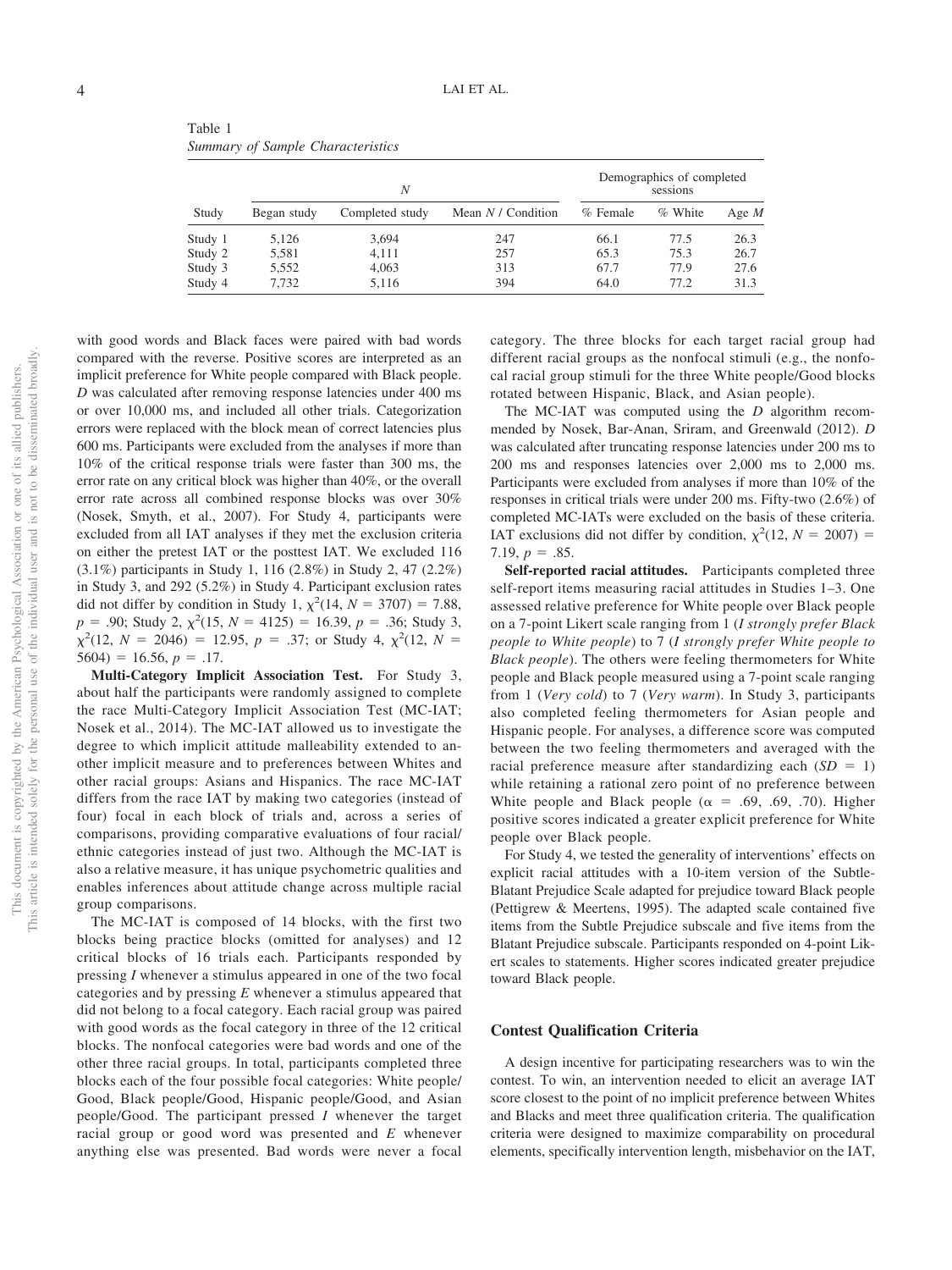and attrition.<sup>3</sup> These criteria were established for winning the contest, not for determining whether the intervention was included in analyses. See the Appendix and an online supplement at https:// osf.io/lw9e8/ for summaries of results on these criteria.

#### **Background, Design, and Results**

Mean IAT scores for each condition appear in Table 2. This section summarizes the effectiveness of interventions on reducing implicit preferences for White people compared with Black people across four studies. Following the intervention-byintervention report, we summarize the comparative results across interventions, effects on explicit preferences, effects on the MC-IAT in Study 3, and effects related to the pretest IAT in Study 4. Positive *t* scores and Cohen's *d* effect sizes reflect larger reductions in preferences for White people over Black people relative to the control condition. For each intervention, we computed a fixed-effects meta-analytic effect size summarizing the aggregate effect of an intervention on implicit racial preferences. Participants in the control condition exhibited a moderate implicit preference for White people over Black people in all four studies ( $Ms = .45, .43, .50, .42; SDs = .39, .42,$ .43, .44, for Studies 1, 2, 3, and 4, respectively).

Interventions were organized into one of six descriptive categories highlighting features of the interventions.<sup>4</sup> The first category of interventions led participants to engage with others' perspectives (Interventions 1–3) by having participants imagine the thoughts, feelings, and actions of Black individuals. The second category exposed participants to counterstereotypical exemplars (Interventions  $4-8$ ); participants were assigned to fictional groups with positive Black ingroup members and/or negative White outgroup members or thought about famous Black people and infamous White people. The third category appealed to egalitarian values (Interventions  $9-13$ ) by activating egalitarian goals (e.g., thinking about failures to be objective or egalitarian) or having participants think about multicultural values. The fourth category used evaluative conditioning (Interventions 14 and 15) to strengthen counterstereotypical associations by pairing White faces with Bad words and Black faces with Good words. One approach in the fifth category (Intervention 16) attempted to reduce implicit preferences by inducing a positive emotion (elevation). Lastly, a sixth category reduced implicit preferences by providing strategies to override or suppress the influence of automatic biases, rather than trying to shift associations directly (Interventions 17 and 18).

#### **Engaging With Others' Perspectives**

#### **Intervention 1: Training Empathic Responding (Hillary S. Schaefer)**

Prejudice can manifest as a lack of empathy toward outgroup members (Avenanti, Sirigu, & Aglioti, 2010), and interventions designed to increase empathic responding can make explicit attitudes toward outgroup members more positive (Finlay & Stephan, 2000). To test whether empathy training can alter implicit preferences, participants played a game in which accurate empathic responding was rewarded. Participants observed a Black individual expressing an emotion (happy, sad, angry, or afraid). On each of 20 trials, they indicated which emotion was portrayed by picking from a list of four response options and then selected the likely reason the person was feeling this way from a list of four different scenarios (e.g., "I got a parking ticket" for anger). Participants were given positive feedback and points after each correct response. To maximize the personalization of the game, questions were asked in the first person ("What am I feeling?"), and correct feedback on the emotion rationale question was paired with a smiling face and the phrase "Thanks for understanding." In Study 1, empathy training did not elicit weaker implicit preferences compared with the control condition  $(M = .41, SD = .39)$ ,  $t(513) = 1.06, p = .29, d = .10.$ 

In Study 1, participants took longer than the 5-min limit to complete the intervention ( $M = 5$  min, 36 s). For Study 2, the intervention was revised to meet the time requirement by having two response options for each question instead of four. Fewer response options were also expected to make the task more engaging and effective. The revised empathy training task did not decrease implicit preferences  $(M = .47, SD = .41)$ ,  $t(513) = 1.36, p = .17, d = -.10$ . This intervention was not tested again in Studies 3 or 4. The meta-analytic effect size pooled from the two studies suggests that this empathy training game was ineffective at shifting implicit preferences  $(d = -.02, ...)$ 95% CI  $[-.13, .10]$ ).

#### **Intervention 2: Perspective Taking (Steven A. Lehr)**

Closeness with an outgroup member is correlated with less bias and weaker fear responses to outgroup faces (Olsson, Ebert, Banaji, & Phelps, 2005). Given the tendency to process close others in regions of the brain associated with processing the self (Mitchell, Banaji, & Macrae, 2005), reductions in implicit racial preferences may be moderated by associations with the self. Accordingly, this intervention aimed to activate self-referential processing in association with outgroup faces in Study 1. The intervention adapted a perspective-taking paradigm (Ames, Jenkins, Banaji, &

<sup>3</sup> First, at least 85% of participants had to complete the intervention in 5 min or less. This length is consistent with many published interventions to alter implicit associations. Many interventions did not meet the time requirement ( $M = 77.2\%$  of participants completed within the defined time frame), but the average length of the intervention did not correlate reliably with reduced implicit preference for any of the studies (overall  $r = -.09$ ), suggesting that time variation was not a biasing influence. All interventions were retained for comparative analysis. Second, the percentage of participants whose IAT performance was excluded had to be within two standard deviations of the mean exclusion rate across all interventions. This discouraged strategies that would compromise IAT interpretability (e.g., instructing participants to close their eyes and hit the keys randomly until the task is completed). However, this does not eliminate the possibility of faking strategies that meet inclusion criteria (see the Results section). Third, the percentage of participants who dropped out of the study prior to completing the IAT had to be within two standard deviations of the mean dropout rates across all interventions. This disincentivized designs that would induce attrition to select for individuals possessing lower prefer-

ences than the overall sample.  $4$  These categorizations highlight the most prominent feature of the intervention design, but they do not unambiguously clarify the operative mechanisms. The most appropriate level of interpretation is the individual intervention itself. Nonetheless, there is considerable communication value in aggregating by dominant features. Complementary research that isolates operative mechanisms will clarify the appropriateness and limitations of the categorizations.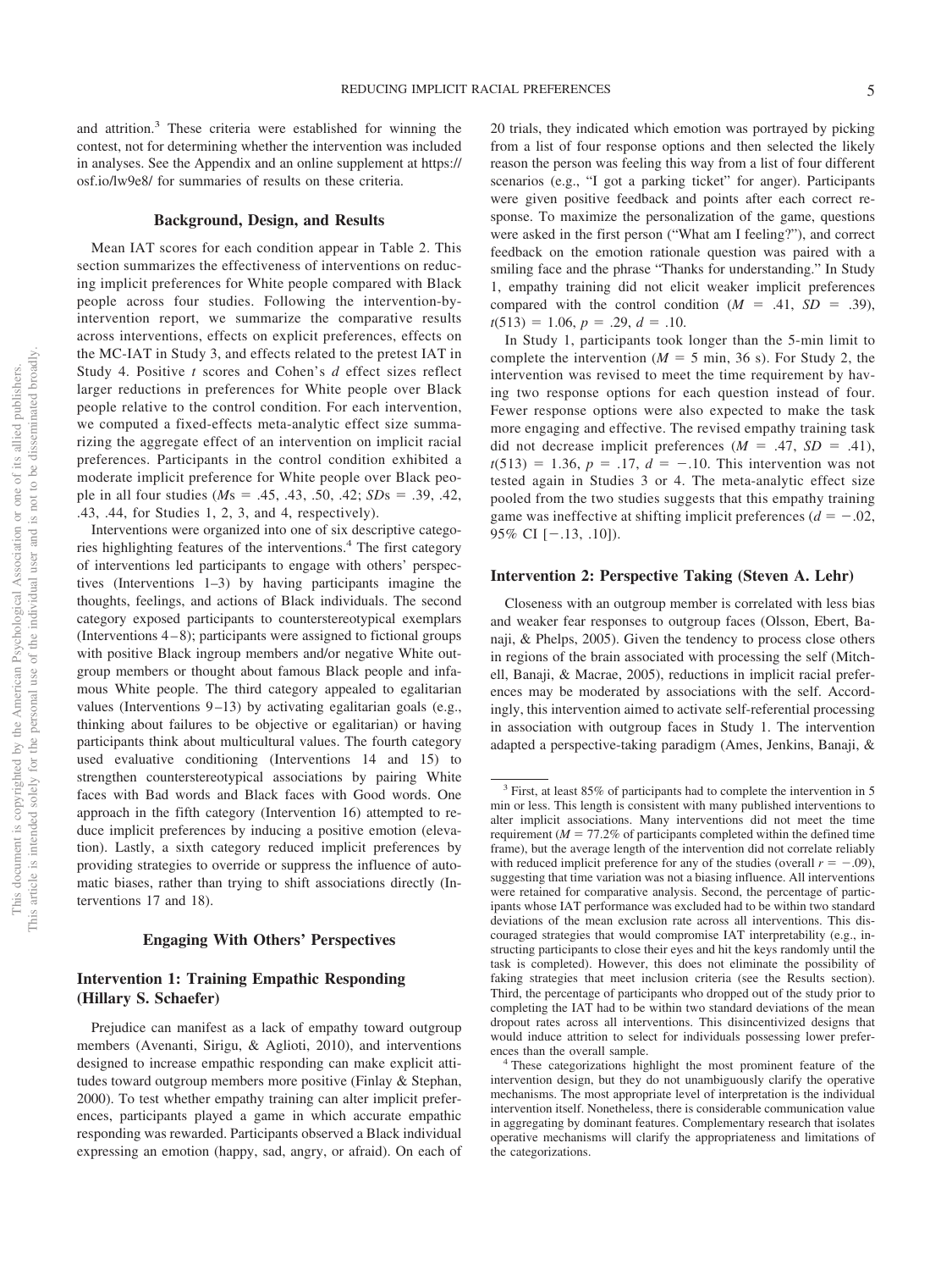| Table 2 |                                    |
|---------|------------------------------------|
|         | <b>Implicit Racial Preferences</b> |

| Condition                                     |     | Study 1          |           |                  | Study 2          |           |              | Study 3        |           |              | Study 4  |           |  |
|-----------------------------------------------|-----|------------------|-----------|------------------|------------------|-----------|--------------|----------------|-----------|--------------|----------|-----------|--|
|                                               |     | $\boldsymbol{M}$ | <b>SD</b> | $\boldsymbol{N}$ | $\boldsymbol{M}$ | <b>SD</b> | $\mathcal N$ | $\overline{M}$ | <b>SD</b> | $\mathcal N$ | M        | <b>SD</b> |  |
| Control                                       | 274 | .45              | .39       | 302              | .43              | .42       | 182          | .50            | .43       | 462          | .42      | .44       |  |
| Engaging with others' perspectives            |     |                  |           |                  |                  |           |              |                |           |              |          |           |  |
| Training Empathic Responding                  | 241 | .41              | .39       | 282              | .47              | .41       |              |                |           |              |          |           |  |
| Perspective Taking                            | 232 | .47              | .39       |                  |                  |           |              |                |           |              |          |           |  |
| Imagining Interracial Contact                 | 216 | .44              | .40       | 267              | .43              | .40       |              |                |           |              |          |           |  |
| Exposure to counterstereotypical exemplars    |     |                  |           |                  |                  |           |              |                |           |              |          |           |  |
| Vivid Counterstereotypic Scenario             | 284 | $.35***$         | .44       | 241              | $.22***$         | .46       | 161          | $.17***$       | .46       | 373          | $.16***$ | .49       |  |
| Practicing an IAT With Counterstereotypical   |     |                  |           |                  |                  |           |              |                |           |              |          |           |  |
| Exemplars                                     | 274 | .41              | .42       | 229              | $.24***$         | .45       | 150          | $.32***$       | .43       | 399          | $.25***$ | .46       |  |
| Shifting Group Boundaries Through Competition |     |                  |           | 279              | $.22***$         | .43       | 156          | $.26***$       | .45       | 392          | $.24***$ | .47       |  |
| Shifting Group Affiliations Under Threat      |     |                  |           | 284              | .38              | .42       | 166          | $.19***$       | .44       | 399          | $.32***$ | .46       |  |
| Highlighting the Value of a Subgroup in       |     |                  |           |                  |                  |           |              |                |           |              |          |           |  |
| Competition                                   | 294 | .44              | .42       |                  |                  |           |              |                |           |              |          |           |  |
| Appeals to egalitarian values                 |     |                  |           |                  |                  |           |              |                |           |              |          |           |  |
| Priming Feelings of Nonobjectivity            | 243 | .45              | .37       | 283              | .47              | .39       | 165          | .46            | .41       | 379          | .38      | .47       |  |
| Considering Racial Injustice                  | 235 | .41              | .43       | 252              | .42              | .42       |              |                |           |              |          |           |  |
| Instilling a Sense of Common Humanity         |     |                  |           | 241              | .46              | .43       | 121          | .45            | .39       | 387          | .42      | .44       |  |
| Priming an Egalitarian Mindset                | 245 | .46              | .37       | 233              | $.51*$           | .41       | 157          | .43            | .41       | 370          | .39      | .46       |  |
| Priming Multiculturalism                      |     |                  |           |                  |                  |           | 146          | $.34***$       | .44       | 384          | $.31***$ | .46       |  |
| Evaluative conditioning                       |     |                  |           |                  |                  |           |              |                |           |              |          |           |  |
| <b>Evaluative Conditioning</b>                | 117 | .37              | .41       | 205              | .39              | .38       | 166          | $.41*$         | .41       | 382          | $.29***$ | .47       |  |
| Evaluative Conditioning With the GNAT         | 205 | .38              | .38       | 207              | $.25***$         | .43       | 116          | $.28***$       | .42       | 374          | $.29***$ | .49       |  |
| Inducing emotion                              |     |                  |           |                  |                  |           |              |                |           |              |          |           |  |
| <b>Inducing Moral Elevation</b>               | 208 | .45              | .40       | 222              | .37              | .41       |              |                |           |              |          |           |  |
| Intentional strategies to overcome biases     |     |                  |           |                  |                  |           |              |                |           |              |          |           |  |
| Using Implementation Intentions               | 249 | $.37*$           | .44       | 235              | $.30***$         | .40       | 152          | $.31***$       | .43       | 376          | $.17***$ | .52       |  |
| Faking the IAT                                | 274 | $.37*$           | .51       | 247              | $.21***$         | .60       | 161          | $.25***$       | .58       | 344          | $.15***$ | .67       |  |

*Note.*  $N =$  number of completed Implict Association Tests (IATs) for the condition. IAT means are *D* scores (Greenwald et al., 2003), and positive values indicate greater preference for White people compared with Black people. GNAT = go/no-go association task.  $p < .05$ .  $\binom{p}{k}$   $p < .01$ .  $\binom{p}{k}$   $q < .001$ .

Mitchell, 2008) that showed Black faces accompanied by an emotional context (e.g., "This person just found a \$100 bill on the ground"). Participants imagined that they were the person in the situation and wrote about how they felt. Participants provided short statements for five situations. This intervention was ineffective at reducing implicit preferences ( $M = .47$ ,  $SD = .39$ ),  $t(504) = .45$ ,  $p = .66$ ,  $d = -.04$ , 95% CI [ $-.22, .14$ ],<sup>5</sup> and was not tested again in any of the other studies.

#### **Intervention 3: Imagining Interracial Contact (Eva E. Chen and Rhiannon N. Turner)**

The contact hypothesis states that, under the right conditions, contact between members of different groups will lead to more positive intergroup relations (Allport, 1954). Mental imagery can elicit similar emotional and motivational responses as real experiences (Dadds, Bovbjerg, Redd, & Cutmore, 1997), suggesting that imagining intergroup contact might have similar consequences to the actual experience. Supporting this idea, participants who imagine contact with a range of outgroups (e.g., older adults, Muslims, gay people) subsequently show less intergroup anxiety and hold more positive attitudes toward that group (Crisp & Turner, 2009; Turner & Crisp, 2010; Turner, Crisp, & Lambert, 2007). In this intervention, participants imagined interacting with a Black stranger in a relaxed, positive, and comfortable environment. Then they listed as many details as possible about the imagined interaction. This intervention was ineffective in Study 1  $(M = .44, SD = .40), t(488) = .42, p = .68, d = .03.$ 

For Study 2, participants were instructed not only to imagine a positive interaction with a Black person but also to imagine a negative interaction with a White person. Along with the corresponding prompts, participants saw a photograph of a smiling Black woman and a photograph of a frowning White woman. The purpose of these changes was to increase participants' positive thoughts about Black people by providing a contrasting negative encounter with a White person, and to make the encounters more vivid by providing specific images of the strangers. The revised intervention did not decrease implicit preferences ( $M = .43$ ,  $SD = .40$ ),  $t(567) = .12$ ,  $p = .90$ ,  $d =$ 0.00, and was not tested again in Studies 3 or 4.

In contrast to prior research showing that intergroup contact can reduce implicit preferences (Turner & Crisp, 2010), the metaanalytic effect size suggests that imagining intergroup contact with a Black person did not decrease implicit racial preference across two experiments  $(d = .01, 95\% \text{ CI } [-.11, .13])$ .

<sup>5</sup> Reported confidence intervals reflect confidence intervals of Cohen's *d*.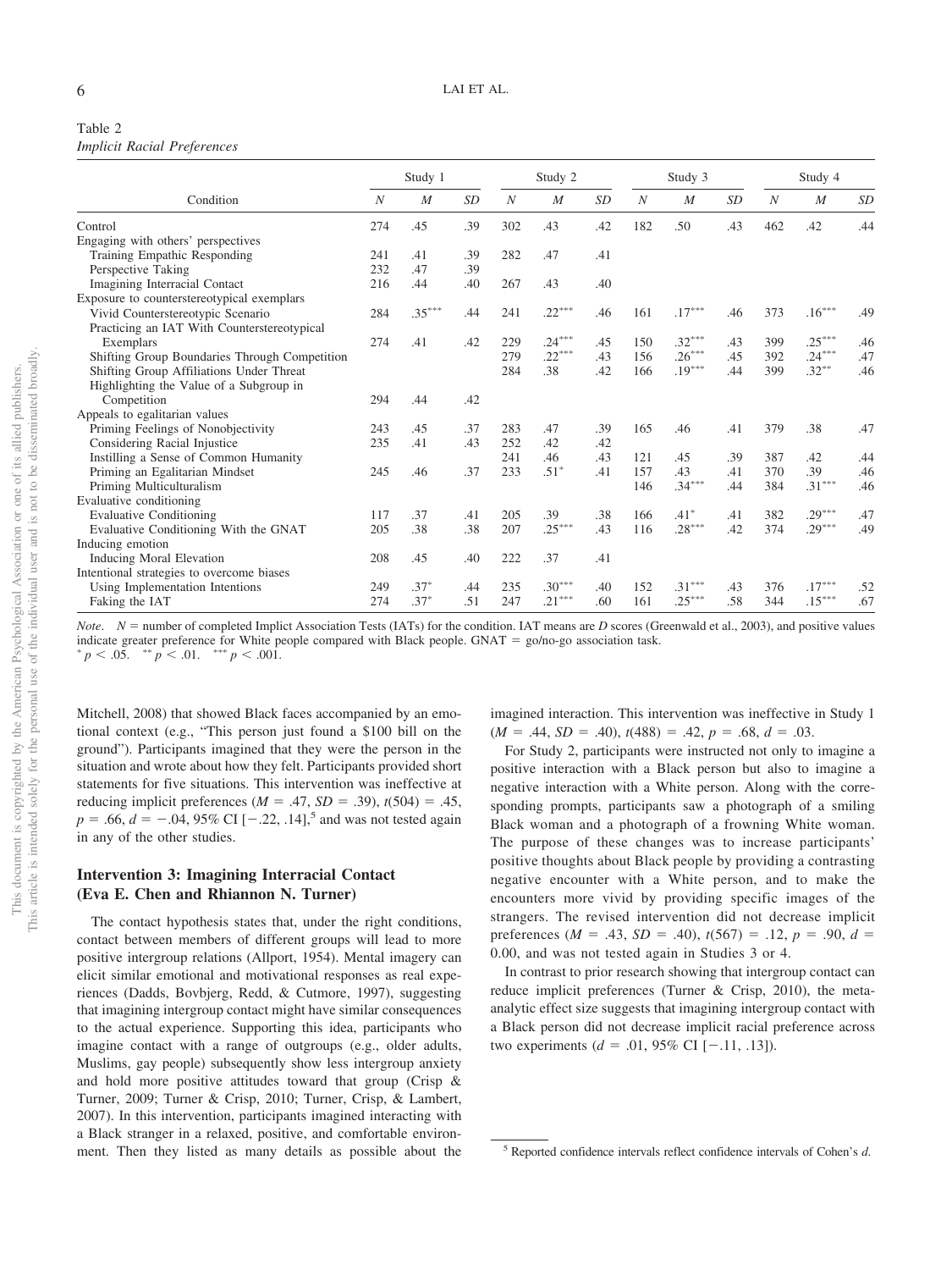#### **Exposure to Counterstereotypical Exemplars**

### **Intervention 4: Vivid Counterstereotypic Scenario (Maddalena Marini, Sandro Rubichi, and Giuseppe Sartori)**

Foroni and Mayr (2005) shifted implicit preferences for flowers versus insects by first presenting a fictional counterstereotypic scenario in which flowers were dangerous and insects were good. Furthermore, personal relevance is known to increase processing of persuasive messages (for a review and meta-analysis, see Johnson & Eagly, 1989). Putting the participant "into" the story through second-person narratives might increase the story's impact. In Study 1, participants read an evocative story told in second-person narrative in which a White man assaults the participant and a Black man rescues the participant. Participants were also told that the task following the story (i.e., the race IAT) was supposed to affirm the associations: White  $=$  Bad, Black  $=$  Good. Participants were instructed to keep the story in mind during the IAT. This intervention successfully reduced implicit preferences  $(M = .35, SD = .44)$ ,  $t(556) = 2.93$ ,  $p = .0035$ ,  $d = .24$ . In Study 2, length and vividness of the story were increased (e.g., from "With sadistic pleasure, he bashes you with his bat again and again" to "With sadistic pleasure, he beats you again and again. First to the body, then to the head. You fight to keep your eyes open and your hands up. The last things you remember are the faint smells of alcohol and chewing tobacco and his wicked grin"). This intervention was more than doubly effective in reducing implicit preferences than in Study 1 ( $M = .22$ ,  $SD = .46$ ),  $t(541) = 5.54$ ,  $p = 4.61 \times 10^{-8}, d = .48.$ 

For Study 3, the instructions to affirm positive Black associations and negative White associations were revised to include two sets of pictures. One set shows the stimuli for Black people on the IAT and MC-IAT paired with the word *good*, whereas the other set showed the stimuli for White people on the IAT and MC-IAT paired with the word *bad*. Participants exhibited decreased implicit preferences ( $M = .17$ ,  $SD = .46$ ),  $t(346) =$ 6.80,  $p = 2.17 \times 10^{-11}$ ,  $d = .75$ . Study 4's intervention was revised to only include one set of pictures, as the MC-IAT was not used. Implicit preferences were significantly weaker than control ( $M = .16$ ,  $SD = .49$ ),  $t_{sattherwaite}(755.24) = 8.06$ ,  $p =$  $3.04 \times 10^{-15}$ ,  $d = .57$ . Across four studies, the meta-analytic effect size suggests that the vivid, second-person counterstereotypic scenario substantially reduces implicit preferences (*d* .49, 95% CI [.41, .58]).

### **Intervention 5: Practicing an IAT With Counterstereotypical Exemplars (Bethany A. Teachman)**

A variation of the IAT procedure was used in this intervention to reinforce positive associations with Blacks and negative associations with Whites. Participants repeatedly practiced the combined response blocks of the race IAT that paired Black with Good and White with Bad. The reverse pairing associating Blacks with Bad did not appear during the intervention. The stimulus items representing Blacks and Whites were the same as those used in the race IAT, plus six positive, well-known Black exemplars (e.g., Bill Cosby) and six negative White exemplars (e.g., Charles Manson).

Prior research demonstrates that exposure to positive Black and negative White exemplars can shift implicit racial preferences (Dasgupta & Greenwald, 2001; Joy-Gaba & Nosek, 2010). Also, past evidence of order effects based on the sequence of the combined response blocks on the IAT (Nosek et al., 2005) suggest that the IAT can serve as an intervention itself, at least temporarily shifting associations. The combination of the positive Black and negative White practice was anticipated to be particularly effective.

Due to a programming error in Study 1, participants learned that they were going to perform part of a race IAT and saw the positive Black and negative White exemplars that would accompany the standard Black and White images, but they did not actually complete the counterstereotypic practice. This manipulation did not reduce implicit preferences ( $M = .41$ ,  $SD = .42$ ),  $t(546) = 1.04$ ,  $p = .30, d = .10$ . Because of the error, this result was not used in later analyses aggregating the results from this intervention.

For Study 2, the procedure was implemented as described above. This intervention reduced implicit preferences  $(M = .24, )$  $SD = .45$ ,  $t(529) = 4.85$ ,  $p = .0000016$ ,  $d = .44$ . For Study 3, the counterstereotypic practice was reduced from 90 trials to 52 to align with time requirements. This intervention reduced implicit preferences to the same degree  $(M = .32, SD = .43)$ ,  $t(330) =$ 3.87,  $p = .00013$ ,  $d = .43$ . Study 4 retained the same design and the intervention also reduced implicit preferences ( $M = .25$ ,  $SD =$  $.46$ ,  $t(859) = 5.45$ ,  $p = 6.75 \times 10^{-8}$ ,  $d = .37$ . Combining Studies 2– 4, the meta-analytic effect size suggests that this intervention was effective at reducing implicit preferences ( $d = .40, 95\%$  CI  $[.30, .49]$ ).

### **Intervention 6: Shifting Group Boundaries Through Competition (Rebecca S. Frazier)**

Intense competition and strong outgroup threats lead to negative outgroup attitudes (Riek, Mania, & Gaertner, 2006). Cooperating with racial outgroup members to compete against White ingroup members may decrease implicit preferences for White people over Black people. In this intervention, participants were assigned to be part of a dodgeball team in which all of their teammates were Black and all of their opponents were White. Participants targeted White opponents and received aid from their Black teammates during play. Members of the opposing all-White team engaged in unfair play. At the end of the intervention, participants made goal intentions to think "good  $=$  Black" and "bad  $=$  White" and to remember how their Black teammates helped them and their White enemies hurt them. This intervention was not tested in Study 1. In Study 2, the intervention was successful in reducing implicit preferences ( $M = .22$ ,  $SD = .43$ ),  $t(579) = 5.77$ ,  $p = 1.28 \times 10^{-8}$ ,  $d = .50$ . To adhere with contest time requirements in Study 3, sections requiring participant input were set to automatically advance if participants responded too slowly. This intervention reduced implicit preferences ( $M = .23$ ,  $SD = .53$ ),  $t(336) = 5.11$ ,  $p = 5.53 \times 10^{-7}$ ,  $d = .56$ . Study 4's intervention retained the same design and replicated Study 3's result ( $M = .24$ ,  $SD = .47$ ),  $t(852) = 5.78, p = 1.03 \times 10^{-8}, d = .40$ . Overall, the metaanalytic effect size suggests that this intervention was successful in reducing implicit preferences ( $d = .45, 95\%$  CI [.36, .55]).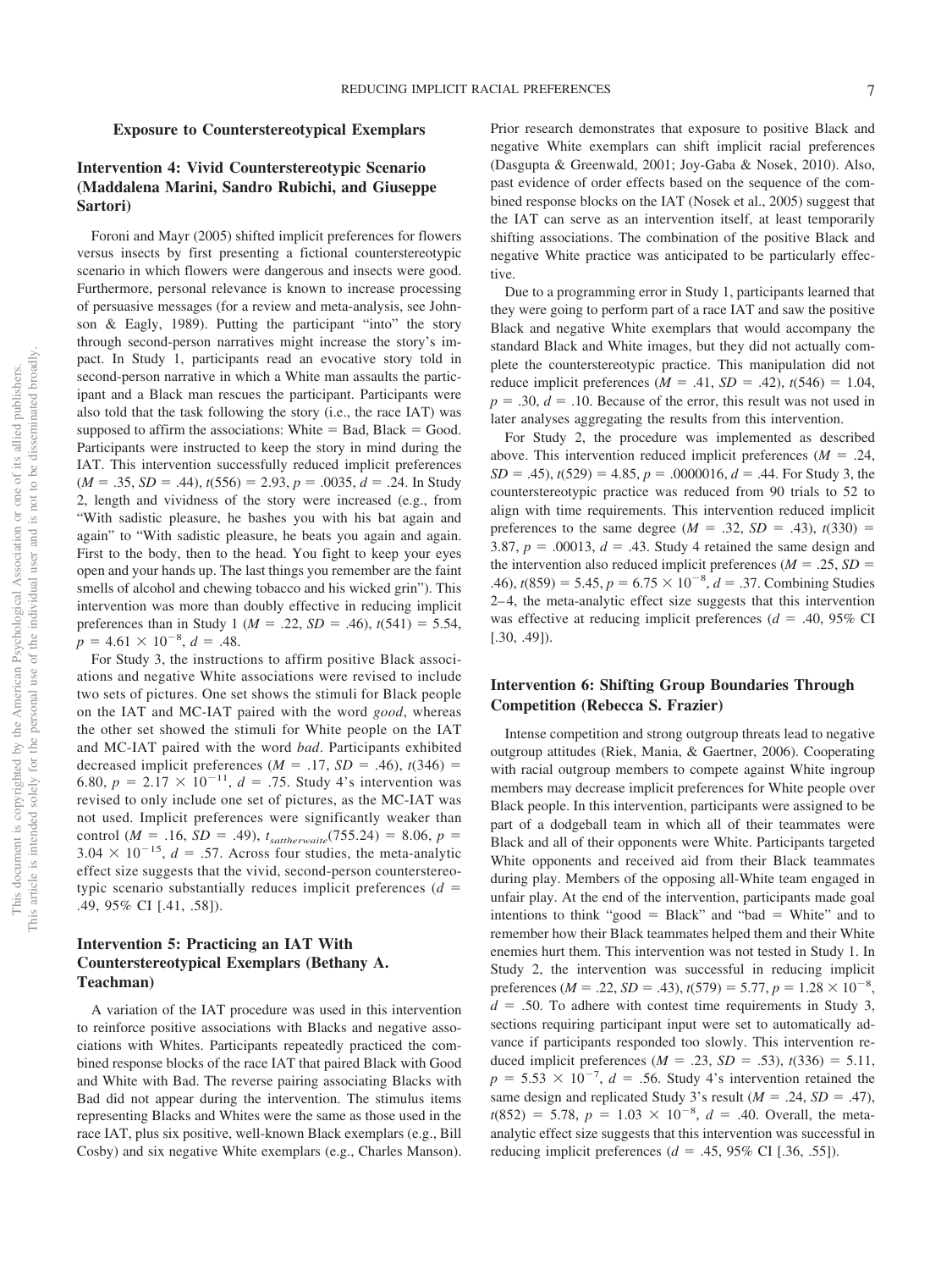### **Intervention 7: Shifting Group Affiliations Under Threat (Steven A. Lehr)**

Under conditions of heightened threat, people may become more attentive to cues of coalition membership, because sharpened differentiation between friends and foes would be adaptive when one is endangered. Accordingly, participants in this intervention read a vivid postapocalyptic scenario that was highly threatening. In Study 2, participants were then shown faces of "friends," most of whom were Black, along with descriptions suggesting that they might be valuable as alliances (e.g., highlighting a medical background or hunting abilities). This intervention was not administered in Study 1. In Study 2, this intervention did not decrease implicit preferences ( $M = .38$ ,  $SD = .42$ ),  $t(584) = 1.40$ ,  $p = .16$ ,  $d = .12$ . Past research suggests that exposure to only positive Black figures may be less effective at changing implicit racial attitudes than exposure to both positive Black and negative White exemplars (Joy-Gaba & Nosek, 2010). The same paradigm from Study 2 was used in Study 3, but faces and descriptions of "enemies" who were all White people were added. Including a negative White contrast group was expected to make the ingroup– outgroup distinction more salient. These changes led to decreased implicit preferences ( $M = .19$ ,  $SD = .44$ ),  $t(346) = 6.80$ ,  $p =$  $4.57 \times 10^{-11}$ ,  $d = .73$ . Study 4 retained the same design but changed the faces of the Black individuals to be more likable and the faces of the White individuals to be less likable. Study 4's intervention was effective, but was less effective than Study 3's  $(M = .33, SD = .46)$ ,  $t(859) = 3.12$ ,  $p = .002$ ,  $d = .21$ . Overall, the meta-analytic effect size suggests that this intervention was successful in reducing implicit preferences ( $d = .28, 95\%$  CI [.18, .37]).

#### **Intervention 8: Highlighting the Value of a Subgroup in Competition (Selin Kesebir)**

The common ingroup identity model anticipates that emphasizing superordinate identities may reduce biases toward outgroup members (Gaertner & Dovidio, 2000). Reminding people that African Americans have contributed to America's international standing may highlight a superordinate group identity (American) that includes African Americans and make positive contributions of African Americans more accessible. Participants read a description of international competition in basketball that stated that the United States has one of the most successful basketball teams in the world, but is now facing heavy competition from other countries. Participants were then presented with a list of eight prominent basketball players' names (i.e., Dwyane Wade, Kobe Bryant, Jason Terry, Steve Nash, Brent Barry, Tim Duncan, Shaquille O'Neal, Kevin Garnett) and asked to mark which ones they recognized. This questionnaire aimed to indirectly remind participants of the mostly Black demographic composition of American basketball, though the racial identity of individual players was not made explicit. In Study 1, this intervention was ineffective at reducing implicit preferences ( $M = .44$ ,  $SD = .42$ ),  $t(566) =$ .32,  $p = .75$ ,  $d = .03$ , 95% CI [-.14, .19], and was not tested again in any of the other studies.

#### **Appeals to Egalitarian Values**

#### **Intervention 9: Priming Feelings of Nonobjectivity (Jennifer A. Joy-Gaba)**

The phenomenon known as the "bias blind spot" (Pronin & Kugler, 2007) reflects people's beliefs that they are objective and impartial and are immune to biased judgments. For example, Uhlmann and Cohen (2007) demonstrated that having individuals affirm their objectivity ironically leads to more discrimination. Perhaps inducing feelings of *non*objectivity would cue people to take control over their automatic biases and decrease subsequent racial preferences. Study 1 attempted to induce these feelings using Schwarz and colleagues' (1991) ease-of-retrieval paradigm, in which the difficulty of remembering examples affects how much individuals perceive that they possess the characteristic (Schwarz, 1998). In Study 1, participants attempted to recall nine past examples in which they behaved objectively, presuming that the difficulty in generating examples would induce self-doubt about the ability to act objectively. This intervention was ineffective at reducing implicit preferences ( $M = .45$ ,  $SD = .37$ ),  $t(515) = .07$ ,  $p = .95, d = 0.00$ .

For Study 2, the conceptual hypothesis was retained but the intervention was changed to use Devine, Monteith, Zuwerink, and Elliot's (1991) should-would discrepancy paradigm. Here, participants reported how they personally *would* act given a particular decision compared with how society believes they *should* act when making a decision. For example, individuals might report that there *would* be times when they would make a choice based solely on their preference, without consideration of the facts, while simultaneously reporting that they *should* consider all the facts when making a decision. Reporting a discrepancy between participants' "would" responses and their "should" responses may lead to self-awareness of nonobjectivity, which would cue people to take control over their automatic biases. This alternative also failed to decrease implicit preferences  $(M = .47, SD = .39)$ ,  $t(583) =$ 1.29,  $p = 0.20$ ,  $d = -0.11$ . For Study 3, participants read a fictitious excerpt from a popular science article about psychological biases outside of conscious awareness that may influence behavior (adapted from Pronin & Kugler, 2007). This approach to priming nonobjectivity was unsuccessful at decreasing preferences (*M* .46,  $SD = .41$ ,  $t(345) = 1.06$ ,  $p = .29$ ,  $d = .08$ . Study 4's intervention retained the same design and was similarly ineffective at decreasing preferences ( $M = .38$ ,  $SD = .47$ ),  $t(839) = 1.31$ ,  $p =$ .19,  $d = 0.09$ . Across four experiments, the meta-analytic effect size suggests that priming feelings that one is nonobjective did not decrease preferences ( $d = -.02, 95\%$  CI [ $-.06, .10$ ]).

#### **Intervention 10: Considering Racial Injustice (Larisa Heiphetz)**

Many Americans believe that racial inequality is a thing of the past (Eibach & Ehrlinger, 2006), that the current social order is legitimate (Jost & Banaji, 1994), and that Whites deserve the benefits they receive (Bonilla-Silva, Lewis, & Embrick, 2004). These perceptions may encourage people to view Whites as members of an admirable group and contribute to implicit preferences for Whites over Blacks. In this intervention, participants listed two examples of injustices that Whites inflicted on Blacks in the past,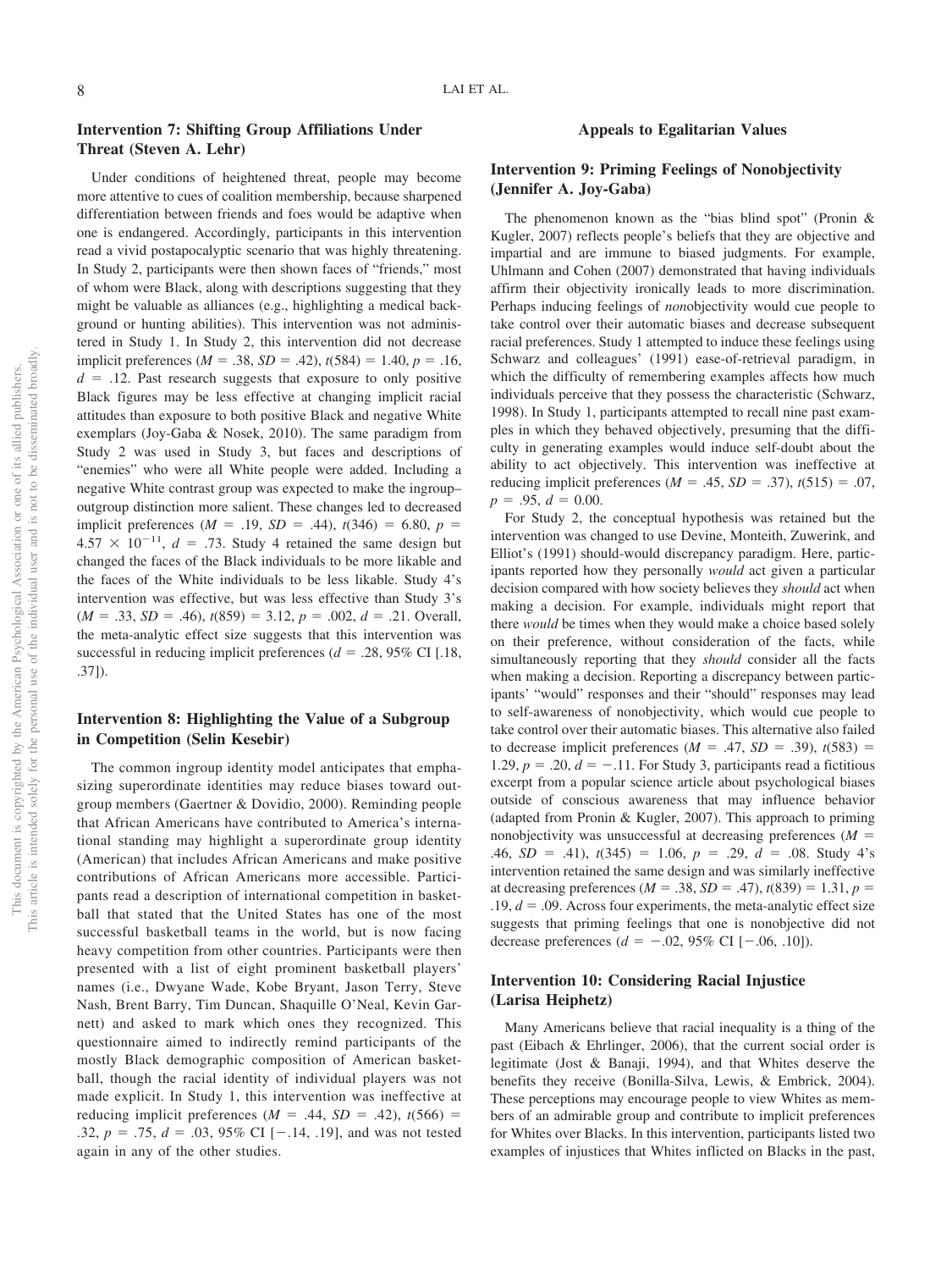two examples of injustices that Whites currently inflict on Blacks, and two examples of ways in which Blacks have overcome racial injustice. Considering harms perpetuated by Whites could cause participants to view this group less positively, whereas thinking about Blacks' efforts to overcome inequality could lead to perceptions of Blacks as agents of positive social change and thus make attitudes toward Blacks more favorable. In Study 1, considering racial injustices did not significantly reduce implicit preferences  $(M = .41, SD = .43), t(507) = 1.03, p = .31, d = .10$ . In Study 2, participants wrote about one example in each category rather than two to make it easier and shorter. However, considering racial injustices did not reduce implicit preferences in Study 2 ( $M = .42$ ,  $SD = .42$ ,  $t(552) = .04$ ,  $p = .97$ ,  $d = .02$ . This intervention was not tested in Studies 3 or 4. The meta-analytic effect size suggests that considering racial injustices was not effective at reducing implicit preferences across two studies ( $d = .05, 95\%$  CI [ $-.08$ , .17]).

#### **Intervention 11: Instilling a Sense of Common Humanity (Carlee Beth Hawkins)**

Social attitudes are influenced by the boundaries drawn between ingroups and outgroups, with ingroup members being liked more than outgroup members (Tajfel & Turner, 1979). If the boundaries of the ingroup can be redrawn and expanded to include outgroup members, attitudes toward outgroups may become more positive (Gaertner, Dovidio, Anastasio, Bachman, & Rust, 1993). To test this, participants viewed a popular video clip of a man dancing with people in different countries all over the world (http://www.youtube.com/watch?v=zlfKdbWwruY). The video communicates a sense of common humanity, demonstrates that all types of people can be happy and silly together, and may redefine boundaries of the ingroup. This feeling of common humanity was predicted to create more positive attitudes toward racial outgroups. This intervention was not tested in Study 1. In Study 2, this intervention did not decrease implicit preferences ( $M = .46$ ,  $SD = .43$ ),  $t(541) = 1.07$ ,  $p =$ .29,  $d = -.07$ . This intervention was tested without revision in Study 3. Again, the intervention did not decrease implicit preferences ( $M = .45$ ,  $SD = .39$ ),  $t(301) = 1.21$ ,  $p = .23$ ,  $d =$ .14. The intervention was tested a third time in Study 4 and did not reveal evidence for decreased implicit preferences (*M* .42,  $SD = .44$ ),  $t(847) = .14$ ,  $p = .89$ ,  $d = .01$ . Across three experiments, the meta-analytic effect size suggests that this method of instilling a sense of common humanity did not decrease implicit preferences  $(d = .00, 95\% \text{ CI } [-.10, .10]).$ 

#### **Intervention 12: Priming an Egalitarian Mindset (Arnold K. Ho)**

Priming social ideologies can shift racial preferences (e.g., Katz & Hass, 1988; Sears & Henry, 2005; Sidanius & Pratto, 1999). Katz and Hass (1988) primed egalitarianism with the Humanitarian-Egalitarianism scale and found that it increased explicit pro-Black attitudes, especially among participants who scored above the median on the scale. This design was replicated with the expectation that egalitarianism priming would attenuate the implicit preferences. This intervention did not decrease implicit preferences in Study 1 ( $M = .46$ ,  $SD = .37$ ),  $t(517) = .30$ ,  $p = .77$ ,

 $d = -.03<sup>6</sup>$  For Study 2, participants wrote a short essay in favor of the statement, "All people and groups are equal; therefore, they should be treated the same way." Unexpectedly, this manipulation increased implicit preferences ( $M = .51$ ,  $SD = .41$ ),  $t(533) = -2.24$ ,  $p = .026$ ,  $d = -.19$ . For Study 3, the operationalization of the hypothesis was changed again. In an effort to prime egalitarian goals as opposed to values alone (Moskowitz & Li, 2011), participants were given a questionnaire that asked them how important it was to be egalitarian. After, participants wrote about a time they failed to live up to egalitarian ideals. Activating egalitarian goals was predicted to decrease implicit preferences, but this intervention did not decrease implicit preferences (*M* .43,  $SD = .41$ ,  $t(337) = 1.67$ ,  $p = .10$ ,  $d = .18$ . This intervention was retained without revision in Study 4 and did not decrease implicit preferences ( $M = .39$ ,  $SD = .46$ ),  $t(830) = .84$ ,  $p = .40$ ,  $d = 0.06$ . Overall, the meta-analytic effect size suggests that priming an egalitarian mindset was ineffective in decreasing implicit preferences ( $d = .00, 95\%$  CI [ $-.09, .08$ ]).

#### **Intervention 13: Priming Multiculturalism (Larisa Heiphetz)**

To reduce racial animus, some advocate colorblindness—the idea that racial categories are unimportant and should not be taken into account when crafting public policy. However, experimental evidence suggests that color blindness elicits stronger racial preferences compared with multiculturalism—the idea that racial differences should be acknowledged and celebrated (Richeson & Nussbaum, 2004). This intervention examined the effect of multiculturalism on racial attitudes by encouraging participants to adopt a multicultural perspective. Following Richeson and Nussbaum (2004), participants read a prompt advocating multiculturalism, summarized the prompt in their own words, and then listed two reasons why multiculturalism "is a positive approach to interethnic relations." Finally, participants were given instructions to think "Black  $=$  Good" as they took the IAT/MC-IAT. This intervention was not tested in Studies 1 and 2. In Study 3, this intervention decreased implicit preferences  $(M = .34, SD = .44)$ ,  $t(326) = 3.34, p = .00094, d = .37.$  Study 4's intervention retained the same design and also decreased implicit preferences  $(M = .31, SD = .46)$ ,  $t(844) = 3.7$ ,  $p = 2.30 \times 10^{-4}$ ,  $d = .26$ . The overall meta-analytic effect size across two experiments suggests that priming multiculturalism reduced implicit racial preferences  $(d = .29, 95\% \text{ CI}$  [.17, .40]).

#### **Evaluative Conditioning**

#### **Intervention 14: Evaluative Conditioning (Sean P. Wojcik and Spassena P. Koleva)**

Evaluative conditioning is the process by which pairing an attitude object with another valenced attitude object shifts attitudes of the first object in the direction of the valenced object (De Houwer, Thomas, & Baeyens, 2001; Olson & Fazio, 2001, 2002,

<sup>&</sup>lt;sup>6</sup> This intervention replicated the original demonstration of reducing explicit racial preferences ( $M = .42$ ,  $SD = .74$ ),  $t(516) = 2.37$ ,  $p = .018$ ,  $d = 21$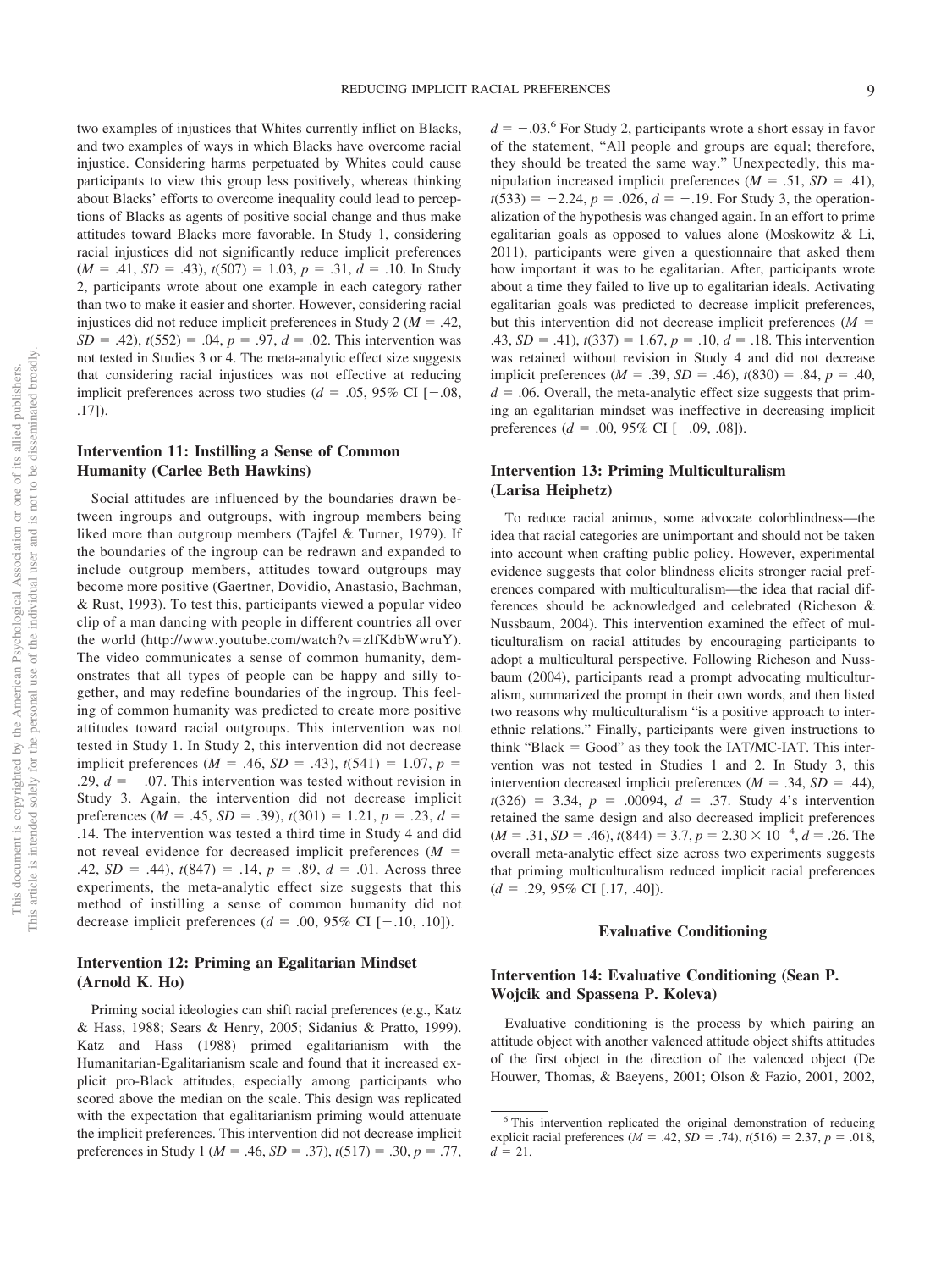2006). In this intervention, participants saw pairings of Black faces with positive words and White faces with negative words. Participants viewed 48 pairs of a face image and a valenced word one at a time in the center of the screen. The stimuli were the face stimuli and words from the race IAT. African American faces were always paired with positive words, and White faces were always paired with negative words. In each trial, the stimuli appeared together for 1 s. After presentation of the stimuli, participants categorized the face and memorized the valence words for later testing. Participants pressed either the *E* or *I* key to indicate each face's race, and the correct key response was randomized for each trial. After the categorization task, participants recalled as many of the valence words as possible. In Study 1, this intervention did not decrease implicit preferences ( $M = .37$ ,  $SD = .41$ ),  $t(389) = 1.81$ ,  $p = .071$ ,  $d = .19$ . Due to a programming error, *Internet Explorer* users were unable to complete the intervention in Study 1. This error was fixed in Study 2. To reduce task difficulty, participants just read the words (instead of memorizing them) as they categorized faces. The revised intervention did not decrease implicit preferences  $(M = .39, SD = .38), t(505) = .92, p = .36, d = .10$ . For Study 3, the instructions were changed back to those from Study 1. Participants memorized the words as they were presented on the screen. The number of trials was also reduced from 48 to 40 to make it shorter. This intervention reduced implicit preferences  $(M = .42, SD = .41), t(346) = 1.99, p = .05, d = .21$ . Study 4's intervention retained the same design and reduced implicit preferences (*M* = .29, *SD* = .47),  $t(842) = 4.09$ ,  $p = 4.71 \times 10^{-5}$ ,  $d =$ .28. Overall, the meta-analytic effect size suggests that this evaluative conditioning task was effective at reducing implicit preferences ( $d = .21, 95\%$  CI [.12, .30]).

### **Intervention 15: Evaluative Conditioning With the Go/No-Go Association Task (Carlo Cerruti and Jiyun-Elizabeth L. Shin)**

An adapted go/no-go association task (GNAT; Nosek & Banaji, 2001), which is characterized by rapid and repeated associations between two stimuli, was used to strengthen the association between Black people and "good." In this GNAT, participants responded to stimuli pairings when they fulfilled two categories ("go") and abstained from responding when the stimuli pairings did not fit the categories ("no-go"). In the first block, participants were instructed to "go" when the stimulus pairing was a Black person and a Good word, and to do nothing when the stimulus pairing was not a Black person and a Good word. The majority of stimulus pairings were composed of Black people and Good words. In the second block, participants were instructed to "go" when the stimulus pairing was a White person and a Good word, and to do nothing if it was not. A minority of trials contained a White person and Good word pairing. Thus, the second block attempted to discourage automatic associations of White people and Good words. In Study 1, this intervention did not reduce implicit preferences ( $M = .38$ ,  $SD = .38$ ),  $t(477) = 1.90$ ,  $p = .059$ ,  $d = .18$ .

The following changes were made for Study 2: (a) The total number of trials was reduced from 100 to 60; (b) both blocks used the same "go" category; the "go" category for the second block was "Black and Good" instead of "White and Good"; and (c) the second block required faster responses than the first, and partici-

pants were encouraged on an instructions screen to respond faster. These changes enhanced the effectiveness of the intervention in decreasing implicit preferences ( $M = .25$ ,  $SD = .43$ ),  $t(507) =$ 4.71,  $p = .0000031$ ,  $d = .54$ . In Study 3, participants were instructed to count the number of times Black faces and Good words were categorized together in the task. This change was expected to strengthen the conditioning effect. Also, the number of trials was reduced from 60 to 45 to shorten the task. The intervention successfully replicated the effects of Study 2; the intervention decreased implicit preferences  $(M = .28, SD = .42)$ ,  $t(296) = 4.51$ ,  $p = .0000092$ ,  $d = .45$ . Study 4's evaluative conditioning task retained the same design and also decreased implicit preferences ( $M = .29$ ,  $SD = .49$ ),  $t_{sattherwaite}$ (754.92) = 3.95,  $p = .000085$ ,  $d = .28$ . Overall, the meta-analytic effect size shows that evaluative conditioning with the GNAT decreased implicit preferences  $(d = .32, 95\% \text{ CI}$  [.24, .41]).

#### **Inducing Emotion**

#### **Intervention 16: Inducing Moral Elevation (Jonathan Haidt)**

The emotion of "elevation" (Algoe & Haidt, 2009; Haidt, 2003) is induced from witnessing acts of charity, gratitude, or generosity. We hypothesized that elevation would blur boundaries between the ingroup and the outgroup and, consequently, lead to weaker implicit racial preference for Whites compared with Blacks. Participants watched an elevating video about a high school girls' softball game in which players showed extraordinary sportsmanship by carrying an opposing player around the bases after she injured herself as she hit a homerun. No Black people was present in the video, and prior research confirmed that this video induced moral elevation (Lai, Haidt, & Nosek, 2013). In Study 1, elevation was not effective at reducing implicit preferences ( $M = .45$ ,  $SD = .40$ ),  $t(480) = .10, p = .92, d = 0.00$ . Perhaps, moral elevation induced by Black individuals could be more effective at reducing implicit racial preferences. For Study 2, the video was changed to one that showed Black people behaving in elevating ways. In the video, a Black high school music teacher expresses his gratitude toward his former music teacher (also Black), who had seen promise in the young man when he was a teenager and saved him from a life of crime. Pretesting confirmed that this video induced moral elevation. In Study 2, this moral elevation induction was ineffective in reducing implicit preferences ( $M = .37$ ,  $SD = .41$ ),  $t(522) = 1.41$ ,  $p = .16$ ,  $d = .15$ . This intervention was not tested in Studies 3 or 4. Overall, the meta-analytic effect size suggests that moral elevation was ineffective in reducing implicit preferences  $(d = .06, )$ 95% CI  $[-.06, .19]$ ).

#### **Intentional Strategies to Overcome Biases**

#### **Intervention 17: Using Implementation Intentions (Calvin K. Lai)**

Implementation intentions are if-then plans that tie a behavioral response to a situational cue (Gollwitzer, 1999). Setting implementation plans are effective at increasing the consistency between goal-directed intentions and behavior by increasing behavioral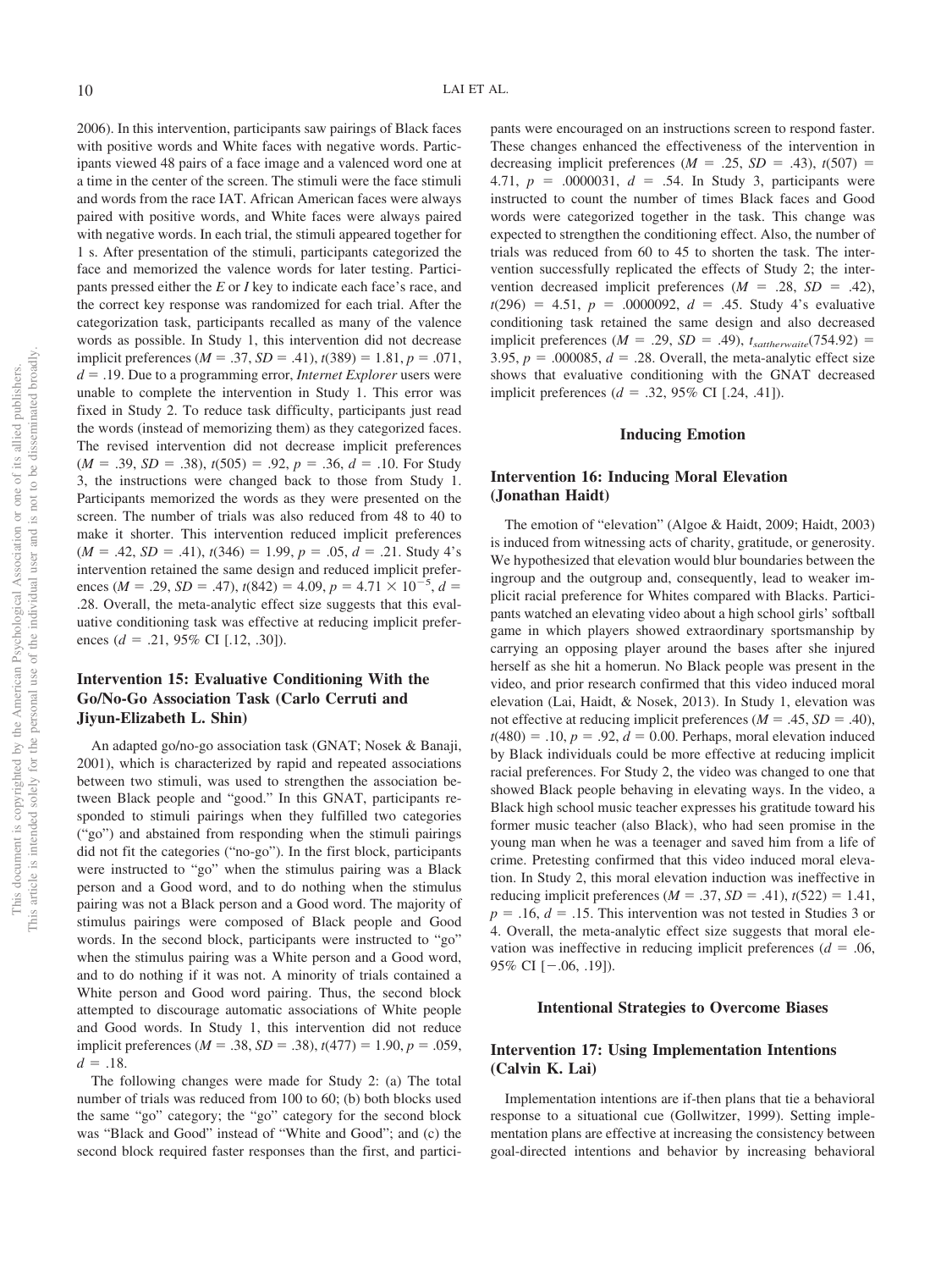automaticity. The mechanism connects an environmental cue with the goal intention, making associations between the behavior and the cue more accessible in memory (Brandstätter, Lengfelder, & Gollwitzer, 2001). Stewart and Payne's (2008) implementation intentions manipulation was adapted for the current intervention. The task gave participants a short tutorial on how to take the IAT and informed them about the tendency for people to exhibit an implicit preference for Whites compared with Blacks. Participants were then asked to commit themselves to an implementation intention by saying to themselves silently, "I definitely want to respond to the Black face by thinking 'good.'" In Study 1, making implementation intentions decreased implicit preferences (*M* .37,  $SD = .44$ ),  $t(521) = 2.15$ ,  $p = .032$ ,  $d = .19$ . In Study 2, participants completed practice trials of the IAT to familiarize them with the task before being given the implementation intention instructions. Intervention effectiveness was increased compared with Study 1; participants in the implementation intentions condition exhibited decreased implicit preferences  $(M = .30, SD = .40)$ ,  $t(535) = 3.58, p = .00037, d = .32$ . In Study 3, the intervention instructions were revised to include information about the MC-IAT. Participants still completed a practice IAT before instructions (not an MC-IAT). The intervention decreased implicit racial preferences ( $M = .31$ ,  $SD = .43$ ),  $t(332) = 4.16$ ,  $p =$ .000041,  $d = .46$ . This manipulation was retained without revision in Study 4 and also decreased IAT scores  $(M = .17, )$  $SD = .52$ ,  $t_{sattherwaite}$ (731.05) = 7.38,  $p = 4.25 \times 10^{-13}$ ,  $d =$ .52. In line with prior research (Gollwitzer & Schaal, 1998; Stewart & Payne, 2008), implementation intentions were effective in decreasing implicit preferences  $(d = .38, 95\% \text{ CI}$  [.30, .47]).

#### **Intervention 18: Faking the IAT (Calvin K. Lai)**

Although the IAT is relatively resistant to faking (Banse, Seise, & Zerbes, 2001; Kim, 2003; Steffens, 2004), it can be manipulated through the use of behavioral strategies (Fiedler & Bluemke, 2005). As a comparison condition to the "real" interventions, participants completed a modified version of Cvencek, Greenwald, Brown, Gray, and Snowden's (2010) faking manipulation. This provided an opportunity to observe whether actual interventions are distinguishable from faking effects. Participants were given a short tutorial on how to take the IAT and informed about the tendency for people to exhibit an implicit preference for Whites compared with Blacks. Participants were then told the study was about faking the IAT and were asked to slow down on blocks with "Black and Bad" paired together and speed up on blocks with "White and Bad" paired together. None of the interventions could change the instructions for the IAT used as the dependent variable, and the IAT instructions encouraged "accurate" behavior by participants. The faking manipulation anticipated this by instructing participants to ignore instructions for the IAT that contradicted the faking instructions. The purpose of including this manipulation was to obtain comparative data with an intervention that is likely to be manipulating task performance rather than changing associations or increasing control over the expression of those associations. The comparative insights are addressed in the General Discussion.

Faking successfully reduced IAT scores in Study 1 ( $M = .37$ ,  $SD = .51$ ,  $t_{satherwaite}$ (513.67) = 1.97, *p* = .047, *d* = .18. In Study 2, to familiarize participants with the task, IAT practice trials were

presented before being given faking instructions. Effectiveness was increased compared with Study 1; participants in the faking condition exhibited lower IAT scores  $(M = .21, SD = .60)$ ,  $t_{satherwaite}$ (422.42) = 4.78,  $p = .0000025$ ,  $d = .47$ . In Study 3, the instructions were revised to include information about faking the MC-IAT. Participants still completed a practice IAT before instructions (not an MC-IAT). This manipulation decreased IAT scores ( $M = .25$ ,  $SD = .58$ ),  $t_{sattherwaite}$ (289.91) = 4.57,  $p =$ .0000072,  $d = .51$ . This manipulation was retained without revision in Study 4 and also decreased IAT scores ( $M = .16$ ,  $SD =$ .67),  $t_{sattherwaite}$ (555.52) = 6.25,  $p = 8.10 \times 10^{-10}$ ,  $d = .51$ . Overall, the meta-analytic effect size suggests that faking the IAT was effective at reducing IAT scores  $(d = .39, 95\% \text{ CI} [.31, .47]).$ 

#### **Implicit–Explicit Relations**

Comparing individuals across all conditions in the current studies, implicit and explicit racial preferences were positively related: Study 1,  $r(3421) = .23$ ; Study 2,  $r(3791) = .24$ ; Study 3,  $r(1885)$  = .22; Study 4,  $r(4946)$  = .22. To test the effects of interventions on the strength of implicit– explicit relations, we constructed five general linear models (one for each implicit measure used in the four studies), with condition, implicit racial preferences, and the interaction between condition and implicit racial preferences predicting explicit racial preferences. We found main effects of implicit racial preferences on explicit preferences in all studies: Study 1,  $F(1, 3393) = 179.47, p < 1 \times 10^{-36}, \eta^2 =$ .050;  $F(1, 3759) = 251.71$ ,  $p < 1 \times 10^{-36}$ ,  $\eta^2 = .063$ ; Study 3 IAT,  $F(1, 1859) = 90.55$ ,  $p < 5.38 \times 10^{-21}$ ,  $\eta^2 = .046$ ; Study 3 MC-IAT,  $F(1, 1763) = 54.55$ ,  $p = 2.33 \times 10^{-13}$ ,  $\eta^2 = .030$ ; Study 4,  $F(1, 4922) = 244.38, p < 1 \times 10^{-36}, \eta^2 = .047$ . In Studies 2 and 4, we found main effects of condition on explicit preferences,  $F(15, 3759) = 2.12$ ,  $p = .0070$ ,  $\eta^2 = .008$ ;  $F(12,$  $(4922) = 251.71$ ,  $p = .011$ ,  $\eta^2 = .005$ . In Study 2 only, we also found an interaction between condition and implicit preferences,  $F(15, 3759) = 2.41, p = .0017, \eta^2 = .010$ . In general, these findings suggest that the interventions did not alter the strength of implicit– explicit relations. See Table 3 for a summary of implicit– explicit correlations by condition.

#### **Explicit Racial Preferences**

The focus of the research contest is on reducing implicit preferences. However, it is of theoretical and practical interest to also understand what interventions are effective at changing explicit preferences. Overall, participants self-reported preferences for Whites over Blacks in Studies  $1-3$  ( $N_s = 3532, 3899, 3793; M_s =$ .45, .50, .50; *SD*s .89, .88, .88), a moderate effect size (*d*s .51–.57). Participants in Study 4 tended to hold nonprejudiced atttiudes toward Blacks on the Subtle-Blatant Prejudice scale in Study 4 ( $N = 5098$ ,  $M = 1.76$ ,  $SD = .44$ ; range = 1–4).To examine the effects of interventions on explicit racial preferences, we modeled explicit preferences as a function of condition for each of the three studies. One-way analyses of variance revealed that there were no significant effects of condition on explicit racial preferences in Study 1,  $F(14, 3517) = 1.08$ ,  $p = .38$ ,  $\eta^2 = .004$ ; Study 2,  $F(15, 3883) = 1.43$ ,  $p = .12$ ,  $\eta^2 = .006$ ; Study 3,  $F(12, 12)$  $3780 = 1.05, p = .40, \eta^2 = .003$ ; or Study 4,  $F(12, 5085) = 1.28$ ,  $p = .23$ ,  $\eta^2 = .003$ . See Table 3 for a summary of explicit racial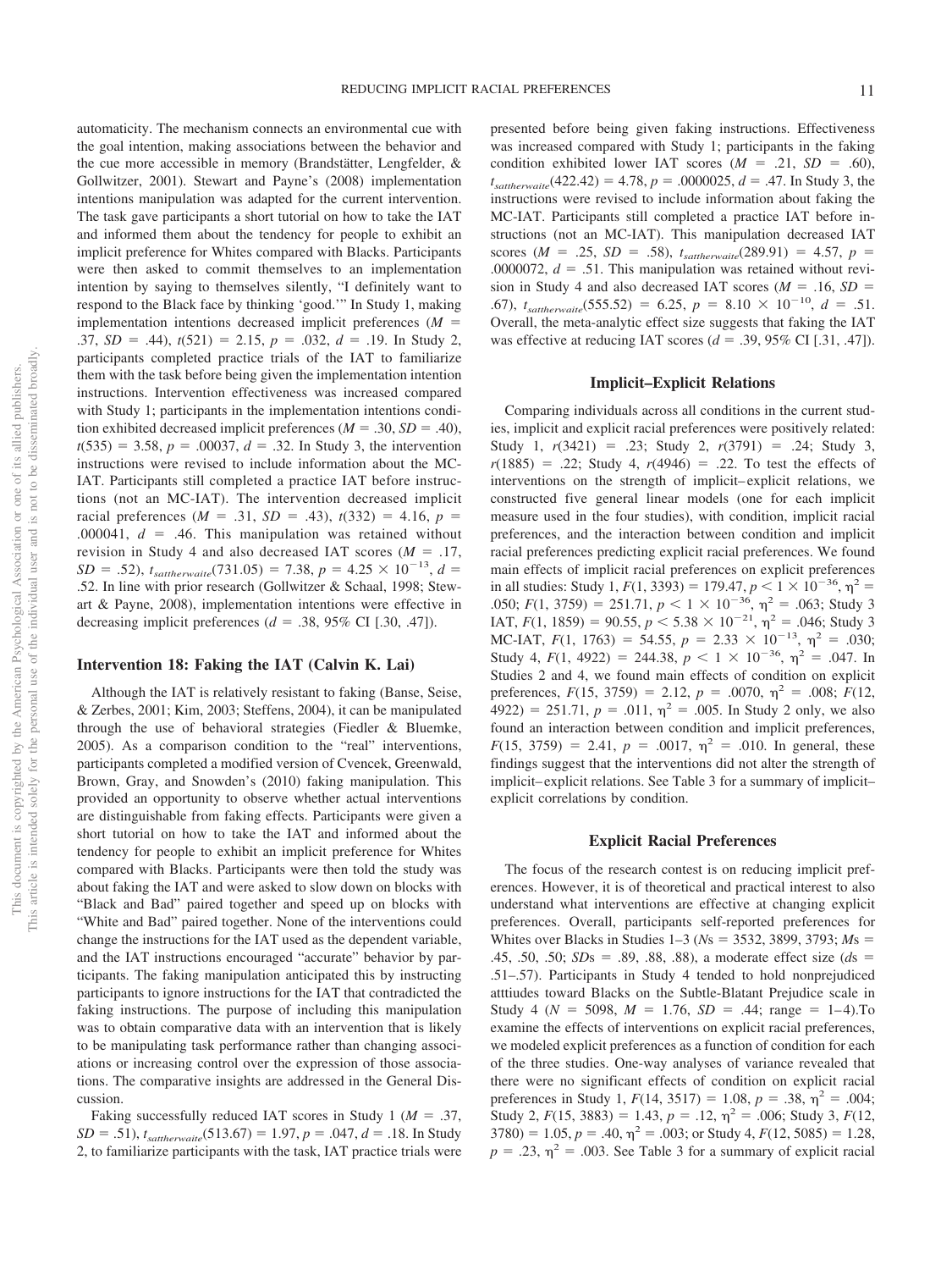| Table 3 |                                    |
|---------|------------------------------------|
|         | <b>Explicit Racial Preferences</b> |

| Condition                                     |     | Study 1        |           |                | Study 2        |           | Study 3        |                |           | Study 4          |                  |           |
|-----------------------------------------------|-----|----------------|-----------|----------------|----------------|-----------|----------------|----------------|-----------|------------------|------------------|-----------|
|                                               |     | $\overline{M}$ | <b>SD</b> | $\overline{N}$ | $\overline{M}$ | <b>SD</b> | $\overline{N}$ | $\overline{M}$ | <b>SD</b> | $\boldsymbol{N}$ | $\boldsymbol{M}$ | <b>SD</b> |
| Control                                       | 272 | .58            | .80       | 291            | .53            | .96       | 338            | .49            | .93       | 473              | 1.76             | .46       |
| Engaging with others' perspectives            |     |                |           |                |                |           |                |                |           |                  |                  |           |
| Training Empathic Responding                  | 233 | .45            | .92       | 274            | .45            | .83       |                |                |           |                  |                  |           |
| Perspective Taking                            | 229 | .55            | .93       |                |                |           |                |                |           |                  |                  |           |
| Imagining Interracial Contact                 | 207 | .49            | .91       | 248            | .47            | .87       |                |                |           |                  |                  |           |
| Exposure to counterstereotypical exemplars    |     |                |           |                |                |           |                |                |           |                  |                  |           |
| Vivid Counterstereotypic Scenario             | 282 | .51            | .87       | 247            | .38            | .91       | 319            | .50            | .94       | 375              | 1.73             | .41       |
| Practicing an IAT with Counterstereotypical   |     |                |           |                |                |           |                |                |           |                  |                  |           |
| Exemplars                                     | 267 | .47            | .82       | 224            | $.33*$         | .83       | 292            | .54            | .91       | 410              | 1.72             | .42       |
| Shifting Group Boundaries Through Competition |     |                |           | 277            | .51            | .90       | 287            | .49            | .82       | 402              | 1.78             | .44       |
| Shifting Group Affiliations Under Threat      |     |                |           | 282            | $.36*$         | .80       | 324            | .46            | .84       | 401              | 1.74             | .44       |
| Highlighting the Value of a Subgroup in       |     |                |           |                |                |           |                |                |           |                  |                  |           |
| Competition                                   | 296 | .48            | .97       |                |                |           |                |                |           |                  |                  |           |
| Appeals to egalitarian values                 |     |                |           |                |                |           |                |                |           |                  |                  |           |
| Priming Feelings of Nonobjectivity            | 238 | .53            | .86       | 279            | .53            | .88       | 323            | .50            | .94       | 382              | 1.76             | .46       |
| Considering Racial Injustice                  | 229 | $.42*$         | .86       | 234            | .49            | .83       |                |                |           |                  |                  |           |
| Instilling a Sense of Common Humanity         |     |                |           | 245            | $.36*$         | .79       | 240            | .57            | .84       | 393              | 1.77             | .42       |
| Priming an Egalitarian Mindset                | 246 | $.41*$         | .74       | 209            | .47            | .96       | 267            | .58            | .91       | 378              | 1.76             | .41       |
| Priming Multiculturalism                      |     |                |           |                |                |           | 269            | .40            | .79       | 388              | 1.75             | .43       |
| Evaluative conditioning                       |     |                |           |                |                |           |                |                |           |                  |                  |           |
| <b>Evaluative Conditioning</b>                | 115 | $.38*$         | .82       | 202            | .54            | .98       | 290            | .44            | .88       | 382              | 1.74             | .43       |
| Evaluative Conditioning With the GNAT         | 199 | .46            | .96       | 201            | .51            | .75       | 242            | .48            | .86       | 387              | 1.76             | .47       |
| Inducing emotion                              |     |                |           |                |                |           |                |                |           |                  |                  |           |
| <b>Inducing Moral Elevation</b>               | 207 | .51            | .94       | 216            | .45            | 1.06      |                |                |           |                  |                  |           |
| Intentional strategies to overcome biases     |     |                |           |                |                |           |                |                |           |                  |                  |           |
| Using Implementation Intentions               | 244 | .59            | .89       | 228            | .44            | .86       | 294            | .45            | .81       | 374              | 1.74             | .43       |
| Faking the IAT                                | 268 | .57            | .97       | 242            | .49            | .84       | 308            | .57            | .99       | 353              | $1.82*$          | .47       |

*Note.*  $N =$  number of participants who completed the explicit measure. For Studies 1–3, means are an average between two items after standardizing each measure ( $SD = 1$ ) while retaining a rational zero point indicating no preference. For Study 4, means represent scores on the Subtle-Blatant Prejudice Scale (Pettigrew & Meertens, 1995). More positive scores indicate a greater explicit preference for White people over Black people or more prejudiced attitudes. IAT = Implicit Association Test; GNAT =  $\text{go/no-go}$  association task.  $\phi$  *p* < .05.

preferences by condition. Follow-up analyses revealed that five conditions (Practicing Counterstereotypes with the IAT, Affirming Common Humanity, Shifting Group Affiliations Under Threat, Considering Racial Injustice, Evaluative Conditioning) each elicited weaker explicit racial preferences, and two conditions (Priming an Egalitarian Mindset, Faking) elicited larger explicit racial preferences relative to a control condition, but none of these effects was replicated across studies. A random-effects meta-analytic estimate computed across all experimental conditions suggest a very weak effect on reducing explicit racial preferences relative to control  $(d = .04, 95\% \text{ CI} [.02, .07])$ . Follow-up analyses of specific interventions revealed that no meta-analytic effect size was significant at conventional hypothesis-testing thresholds (*p* .05). At best, the evidence suggests that the interventions have an effect on explicit evaluation but that this effect is weak, and there is no evidence for differential effectiveness among interventions.

#### **Implicit Preferences for Whites Compared With Blacks on the MC-IAT (Study 3)**

In Study 3, we included a second implicit measure, the MC-IAT, to diversify measurement and to examine whether intervention effectiveness was particular to comparisons of Whites and Blacks or generalized to other racial groups (addressed in the next section). To examine the effects of interventions on implicit prefer-

ences for Whites over Blacks on the MC-IAT, we modeled implicit preferences for Whites over Blacks as a function of condition. A one-way analysis of variance revealed a significant effect of condition on implicit preferences for Whites over Blacks, *F*(1933) 3.24,  $p = .00012$ ,  $\eta^2 = .019$ . See Tables 4 and 5 for a summary of MC-IAT results. Follow-up analyses revealed that two conditions elicited significantly weaker implicit preferences for Whites over Blacks than the control condition: Faking the IAT,  $t_{sattherwaite}(291.98) = 4.22, p = .000033, d = .47, and Priming$ Multiculturalism,  $t(307) = 2.09$ ,  $p = .038$ ,  $d = .25$ . Nine of the 10 remaining interventions elicited weaker implicit preferences for Whites compared with Blacks but did not achieve statistical significance.

In Study 3, two interventions significantly reduced implicit preferences for Whites over Blacks on the MC-IAT, and nine interventions reduced implicit preferences for Whites over Blacks on the IAT. This different pattern of results could reflect important differences between the associations measured by the IAT and MC-IAT. The degree of racial preference elicited in the control conditions suggest that the IAT ( $M = .50$ ,  $SD = .43$ ),  $t(181) =$ 15.98,  $p = 2 \times 10^{-36}$ ,  $d = 1.19$ , elicits racial preferences that are approximately double the magnitude observed on the MC-IAT  $(M = .26, SD = .52), t(161) = 6.28, p = 2.96 \times 10^{-9}, d = .49.$ The likely explanation for the difference in the magnitude is that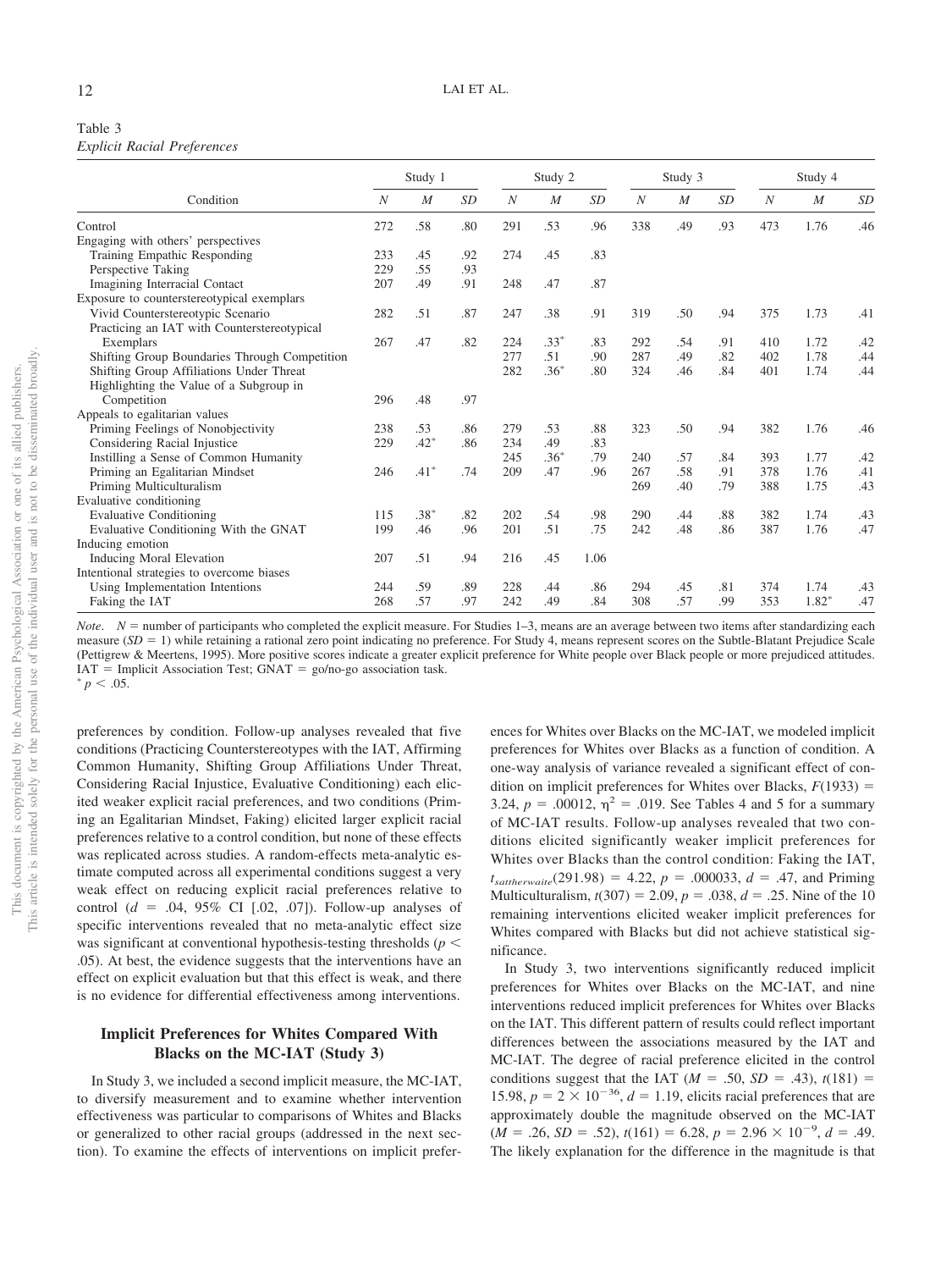| Table 4                                                                   |  |  |  |  |
|---------------------------------------------------------------------------|--|--|--|--|
| Implicit Racial Preferences on the MC-IAT (Comparisons With White People) |  |  |  |  |

|                                               |     | White compared<br>with Black |     | White compared<br>with Hispanic |                  | White compared<br>with Asian |                  |                  |           |
|-----------------------------------------------|-----|------------------------------|-----|---------------------------------|------------------|------------------------------|------------------|------------------|-----------|
| Condition                                     | N   | $\overline{M}$               | SD  | N                               | $\boldsymbol{M}$ | SD                           | $\boldsymbol{N}$ | $\boldsymbol{M}$ | <b>SD</b> |
| Control                                       | 162 | .26                          | .52 | 165                             | .28              | .46                          | 162              | .08              | .48       |
| Exposure to counterstereotypical exemplars    |     |                              |     |                                 |                  |                              |                  |                  |           |
| Vivid Counterstereotypic Scenario             | 164 | .17                          | .51 | 166                             | .27              | .49                          | 164              | .07              | .51       |
| Practicing an IAT With Counterstereotypical   |     |                              |     |                                 |                  |                              |                  |                  |           |
| Exemplars                                     | 154 | .20                          | .58 | 154                             | .25              | .52                          | 152              | .14              | .46       |
| Shifting Group Boundaries Through Competition | 149 | .23                          | .53 | 148                             | .25              | .50                          | 147              | .06              | .50       |
| Shifting Group Affiliations Under Threat      | 162 | .23                          | .57 | 163                             | .26              | .49                          | 162              | .15              | .53       |
| Appeals to egalitarian values                 |     |                              |     |                                 |                  |                              |                  |                  |           |
| Priming Feelings of Nonobjectivity            | 147 | .19                          | .55 | 148                             | .23              | .59                          | 148              | .07              | .54       |
| Instilling a Sense of Common Humanity         | 134 | .29                          | .55 | 134                             | .24              | .51                          | 134              | .10              | .54       |
| Priming an Egalitarian Mindset                | 135 | .23                          | .52 | 134                             | .33              | .43                          | 134              | .10              | .48       |
| Priming Multiculturalism                      | 169 | $.13*$                       | .52 | 169                             | .26              | .52                          | 168              | .04              | .54       |
| Evaluative conditioning                       |     |                              |     |                                 |                  |                              |                  |                  |           |
| <b>Evaluative Conditioning</b>                | 128 | .17                          | .54 | 129                             | .32              | .52                          | 129              | .12              | .50       |
| Evaluative Conditioning With the GNAT         | 128 | .20                          | .50 | 128                             | $.16*$           | .56                          | 128              | .13              | .49       |
| Intentional strategies to overcome biases     |     |                              |     |                                 |                  |                              |                  |                  |           |
| Using Implementation Intentions               | 152 | .15                          | .53 | 152                             | .23              | .57                          | 152              | $-.02$           | .53       |
| Faking the IAT                                | 162 | $-.04***$                    | .72 | 161                             | $.02***$         | .69                          | 162              | $-.22***$        | .65       |

*Note.*  $N =$  number of completed Multi-Category Implict Association Tests (MC-IATs) for the condition. MC-IAT means are *D* scores (Nosek, Bar-Anan, Sriram, & Greenwald, 2012), and positive values indicate greater preference for White people compared with the other racial ethnic group.  $IAT = Implicit$ Association Test; GNAT = go/no-go association task.  $p < .05$ .  $p < .001$ .

the MC-IAT focuses on assessment of positive associations (Nosek et al., 2014; Sriram & Greenwald, 2009), whereas the IAT is attentive to both positive and negative associations. Using a similar procedure, Nosek and colleagues (2012) found that Bad was more strongly associated with Blacks than Whites and that this

association was relatively independent of associations with Good. So, with only the "good" half of the effect influencing MC-IAT performance, the effect in the control condition was just half the effect size compared with the IAT. As a consequence, an equally effective intervention would be less likely to demonstrate statisti-

#### Table 5

| Implicit Racial Preferences on the MC-IAT (Comparisons With Non-White People) |  |
|-------------------------------------------------------------------------------|--|
|-------------------------------------------------------------------------------|--|

|                                               |     | Asian compared<br>with Hispanic |     |                  | Asian compared<br>with Black |     | Hispanic compared<br>with Black |                  |     |  |
|-----------------------------------------------|-----|---------------------------------|-----|------------------|------------------------------|-----|---------------------------------|------------------|-----|--|
| Condition                                     | N   | $\boldsymbol{M}$                | SD  | $\boldsymbol{N}$ | $\boldsymbol{M}$             | SD  | $\boldsymbol{N}$                | $\boldsymbol{M}$ | SD  |  |
| Control                                       | 162 | .20                             | .50 | 165              | .17                          | .50 | 163                             | .07              | .51 |  |
| Exposure to counterstereotypical exemplars    |     |                                 |     |                  |                              |     |                                 |                  |     |  |
| Vivid Counterstereotypic Scenario             | 165 | .24                             | .47 | 166              | .08                          | .55 | 166                             | $-.02$           | .51 |  |
| Practicing an IAT With Counterstereotypical   |     |                                 |     |                  |                              |     |                                 |                  |     |  |
| Exemplars                                     | 154 | .21                             | .49 | 153              | .11                          | .50 | 151                             | .01              | .53 |  |
| Shifting Group Boundaries Through Competition | 149 | .19                             | .47 | 148              | $.04***$                     | .48 | 149                             | .00              | .46 |  |
| Shifting Group Affiliations Under Threat      | 163 | .26                             | .49 | 162              | .08                          | .50 | 162                             | .04              | .51 |  |
| Appeals to egalitarian values                 |     |                                 |     |                  |                              |     |                                 |                  |     |  |
| Priming Feelings of Nonobjectivity            | 148 | .17                             | .48 | 147              | .10                          | .48 | 148                             | $-.01$           | .52 |  |
| Instilling a Sense of Common Humanity         | 134 | .23                             | .46 | 133              | .14                          | .53 | 134                             | $-.04*$          | .45 |  |
| Priming an Egalitarian Mindset                | 135 | .19                             | .46 | 134              | .20                          | .44 | 135                             | .03              | .49 |  |
| Priming Multiculturalism                      | 168 | .24                             | .49 | 169              | .10                          | .50 | 169                             | $-.01$           | .47 |  |
| Evaluative conditioning                       |     |                                 |     |                  |                              |     |                                 |                  |     |  |
| <b>Evaluative Conditioning</b>                | 129 | .20                             | .47 | 128              | .05                          | .50 | 128                             | .03              | .49 |  |
| Evaluative Conditioning With the GNAT         | 128 | .17                             | .44 | 128              | .13                          | .43 | 127                             | .03              | .44 |  |
| Intentional strategies to overcome biases     | 152 | .30                             | .49 | 153              | .08                          | .53 | 153                             | $-.07*$          | .50 |  |
| Using Implementation Intentions               | 152 | .30                             | .49 | 153              | .08                          | .53 | 153                             | $-.07*$          | .50 |  |
| Faking the IAT                                | 162 | .25                             | .50 | 162              | $-.01***$                    | .52 | 162                             | $-.10***$        | .51 |  |

*Note.*  $N =$  number of completed Multi-Category Implicit Association Tests (MC-IATs) for the condition. MC-IAT means are *D* scores (Nosek, Bar-Anan, Sriram, & Greenwald, 2012), and positive values indicate greater preference for the first named group compared with the second named group (e.g., higher scores on the Asian compared with Hispanic column reflects greater preference for Asians compared with Hispanics). IAT = Implicit Association Test; GNAT = go/no-go association task.<br>  ${}^*p$  < .05.  ${}^{**}p$  < .01.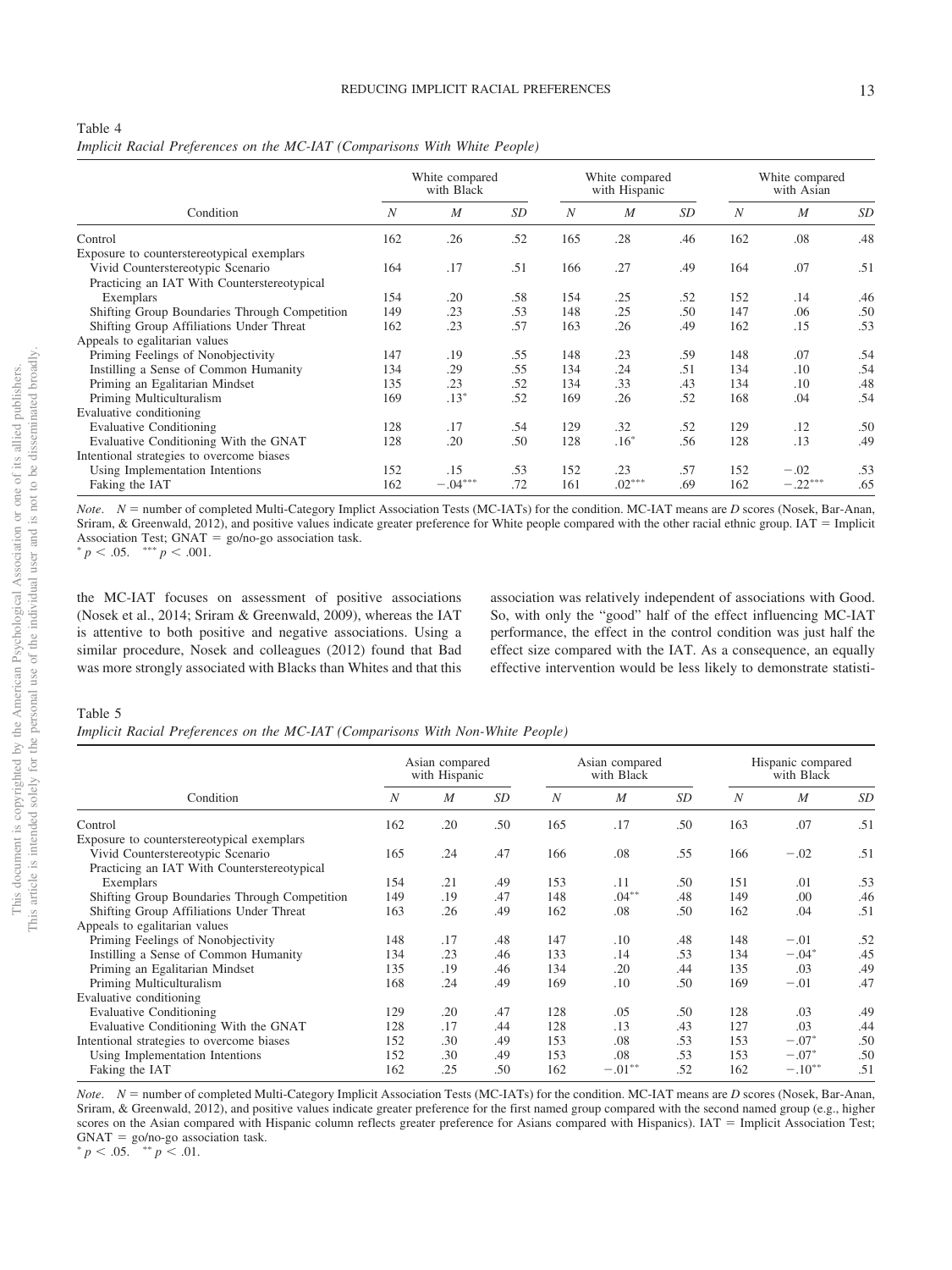cally significant reductions toward an effect size of zero. Indeed, considering the change in terms of effect magnitude, MC-IAT effects were still reduced in intervention conditions by 31.1% of the control condition, only slightly smaller than the 35.5% reduction in IAT effects across interventions. This suggests that the weaker results on significance testing for the MC-IAT were a function of having less power to detect the smaller effects rather than the interventions being less effective. Further, associations of racial groups with both Good and Bad may be shifting as a function of these interventions, perhaps differentially so. A future investigation could examine this directly by assessing associations with both Good and Bad using the MC-IAT.

#### **Implicit Preferences for Other Racial/Ethnic Groups (Study 3)**

Do interventions that reduce the expression of implicit racial preferences for Whites over Blacks extend to other racial/ethnic outgroups? One possibility is that interventions are "localized" and shift associations about Blacks and Whites exclusively. Another possibility is that interventions shift motivations or activate egalitarian associations more generally, thus shifting evaluations toward any racial outgroup. For example, some evidence shows that prejudice reduction from intergroup contact is generalized from the primary outgroup to unrelated secondary outgroups (Pettigrew, 1997, 2009; Schmid, Hewstone, Küpper, Zick, & Wagner, 2012; Tausch et al., 2010).

To examine the effects of interventions on implicit preferences for other racial groups, we modeled implicit preferences for Whites over Asians and Whites over Hispanics on the MC-IAT as a function of condition. One-way analyses of variance revealed significant effects of condition on implicit preferences for Whites compared with Asians,  $F(1929) = 5.21$ ,  $p = 1.10 \times 10^{-8}$ ,  $\eta^2 =$ .031, and Whites compared with Hispanics,  $F(1938) = 3.40$ ,  $p =$ .000061,  $\eta^2$  = .020. Follow-up analyses of individual conditions indicated that faking instructions decreased implicit preferences for Whites over Asians,  $t_{satherwaite}$ (291.98) = 4.22,  $p < .001$ ,  $d =$ .47. Additionally, faking instructions, *tsattherwaite*(277.71) 4.08,  $p < .001$ ,  $d = .46$ , and evaluative conditioning with the GNAT,  $t_{satherwaite}$ (234.42) = 2.03,  $p = .043$ ,  $d = .25$ , decreased implicit preferences for Whites over Hispanics. Like changes in explicit racial preference for Whites and Blacks, this evidence suggests that the interventions affected preferences between Whites and other racial groups to some degree, but only weakly so. Compared with control, interventions reduced MC-IAT effects for Whites compared with Asians by 22.9% and reduced MC-IAT effects for Whites compared with Hispanics by 16.1%. These reductions were smaller than reductions in MC-IAT effects for Whites compared with Blacks (35.5%).

We also examined the effect of condition on feeling thermometer ratings of Whites, Blacks, Asians, and Hispanics. One-way analyses of variance revealed no significant effects of condition on feeling thermometer ratings of any of the four racial/ethnic groups examined ( $p_s > .05$ ).

#### **Pretest-Related Analyses (Study 4)**

In Study 4, we used a Solomon "four group" design to test whether differential attrition could account for any of the observed effects. First, among those who completed the pretest, there was no difference in baseline implicit racial preferences between those who completed the study ( $M = .39$ ,  $SD = .48$ ) and those who did not ( $M = .39$ ,  $SD = .47$ ),  $t(2991) = .11$ ,  $p = .91$ ,  $d = .02$ , nor was there was an interaction of completed/did not with experimental condition in predicting baseline implicit preferences, *F*(12,  $2963$ ) = .85,  $p = .60$ ,  $\eta^2 = .003$ . Second, considering the whole sample, there was no main effect of whether the person completed the pretest ( $M = .30$ ,  $SD = .47$ ) or not ( $M = .29$ ,  $SD = .52$ ) on the posttest IAT,  $t_{satherwaite}$ (4871.69) = .68,  $p = .50$ ,  $d = .02$ . However, there was a small interaction of pretest/no-pretest with condition,  $F(12, 4995) = 2.57$ ,  $p = .0021$ ,  $\eta^2 = .006$ . Participants who completed evaluative conditioning (Intervention 14) after a taking a pretest had higher posttest IAT scores than participants who completed evaluative conditioning without a pretest,  $t_{satherwise}(349.24) = -3.13$ ,  $p = .0019$ ,  $d = -.32$ . A similar, nonsignificant trend was found for participants who completed evaluative conditioning with the GNAT (Intervention 15),  $t(390) = -1.66$ ,  $p = .097$ ,  $d = -.17$ . Evaluative conditioning tasks may have shown reduced effectiveness after a pretest because categorizing White and Black faces on the pretest IAT decreased the relation between White faces  $+$  Bad and Black  $faces + Good established by those tasks. In addition, participants$ who were primed with feelings of nonobjectivity (Intervention 9) and completed a pretest had lower posttest IAT scores than participants who were primed with feelings of nonobjectivity without a pretest,  $t(377) = 2.51$ ,  $p = .013$ ,  $d = .26$ . This may be because reading about nonconscious biases may make more sense to participants after attempting to overcome their biases on the IAT. Third, effects across conditions were very similar whether the pretest was included as a covariate or not, with the exceptions of evaluative conditioning and priming feelings of nonobjectivity. Overall, however, pretest inclusion did not alter the substantive conclusion of any effect. In sum, we found no evidence that differential attrition could account for the observed effects, and slight evidence that including a pretest changes the effectiveness of several interventions. All pretest-related analyses conducted are available in an online supplement at https://osf.io/lw9e8/.

#### **General Discussion**

In four studies with 17,021 total participants, we investigated the comparative effectiveness of 18 interventions to reduce implicit racial preferences. All interventions are presented in Figure 1 along with their meta-analytic confidence intervals. Eight of the 17 interventions plus the faking condition were successful in reducing implicit preferences at least once, and all nine of these had 95% confidence intervals that did not include zero after meta-analytically aggregating across studies. The 18 experimental conditions, from most effective to least effective (by meta-analytic effect size) were as follows: Shifting Group Boundaries Through Competition (Intervention 6), Vivid Counterstereotypic Scenario (Intervention 4), Practicing an IAT With Counterstereotypical Exemplars (Intervention 5), Priming Multiculturalism (Intervention 13), Evaluative Conditioning With the GNAT (Intervention 15), Faking the IAT (Intervention 18), Shifting Group Affiliations Under Threat (Intervention 7), Using Implementation Intentions (Intervention 17), Evaluative Conditioning (Intervention 14), Inducing Moral Elevation (Intervention 16), Considering Racial In-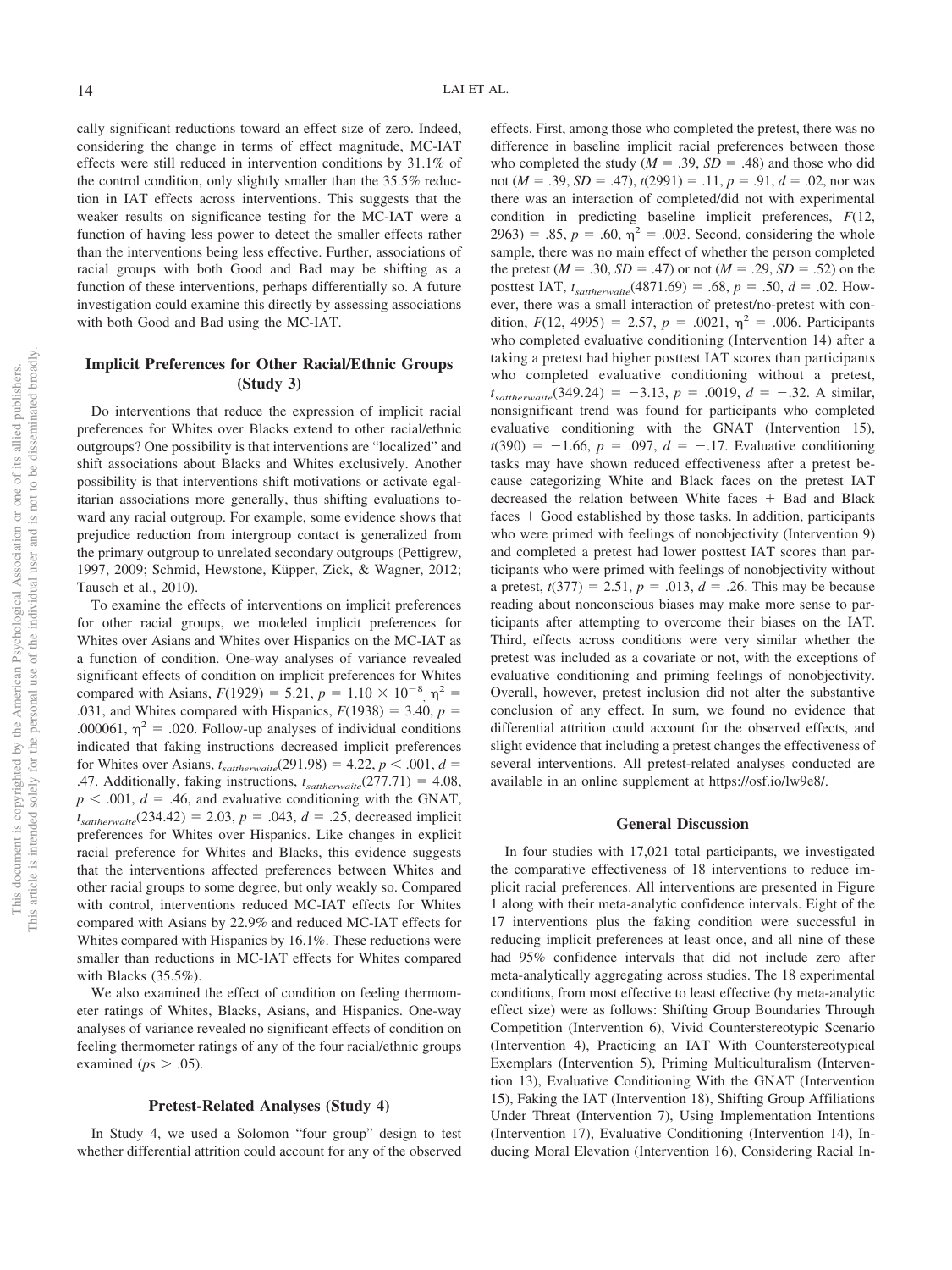#### REDUCING IMPLICIT RACIAL PREFERENCES 15



*Figure 1.* Effectiveness of interventions on implicit racial preferences, organized from most effective to least effective. Cohen's  $d =$  reduction in implicit preferences relative to control; White circles  $=$  the meta-analytic mean effect size; Black circles = individual study effect sizes; Lines = 95% confidence intervals around meta-analytic mean effect sizes. IAT = Implict Association Test; GNAT =  $g_0$ /no-go association task.

justice (Intervention 10), Highlighting the Value of a Subgroup in Competition (Intervention 8), Imagining Interracial Contact (Intervention 3), Instilling a Sense of Common Humanity (Intervention 11), Training Empathic Responding (Intervention 1), Priming Feelings of Nonobjectivity (Intervention 9), Perspective Taking (Intervention 2), and Priming an Egalitarian Mindset (Intervention 12). Using null hypothesis significance testing, the first nine conditions listed above were effective at reducing implicit preferences, whereas the last nine were ineffective. There was considerable variability in effectiveness among the successful ones (*d*s ranging from .16 to .51, average  $d = .36$ ,  $SD = .10$ ), whereas ineffective interventions were fairly homogeneous ( $ds$  ranging from  $-.04$  to .06, average  $d = .0022$ ,  $SD = .04$ ).

We organized the 18 conditions into six descriptive categories: exposure to counterstereotypical exemplars, intentional strategies to overcome bias, evaluative conditioning, engaging with others' perspectives, appeals to egalitarian values, and inducing emotion. Interventions from the first three categories were especially effective at reducing implicit preferences: exposure to counterstereotypical exemplars,  $d = .38, 95\%$  CI [.32, .44]; intentional strategies to overcome bias,  $d = .32, 95\%$  CI [.25, .39]; and evaluative conditioning,  $d = .26, 95\%$  CI [.18, .34]. Four out of five interventions that exposed participants to counterstereotypical exemplars and all of the interventions that used intentional strategies or evaluative conditioning reduced implicit preferences at least once. Interventions from the other three categories tended to be ineffective: perspective taking,  $d = -.01, 95\%$  CI [ $-.07, .05$ ]; appeals to egalitarian values,  $d = .03, 95\%$  CI  $[-.04, .09]$ ; and emotion induction,  $d = .06, 95\%$  CI  $[-.06, .19]$ . None of the three interventions that led participants to engage with others' perspectives and only one of the five interventions that appealed to egalitarian values reduced implicit racial preferences, a total of one out of 11 tests of malleability showing a significant effect. This is particularly notable considering that both engagement with others' perspectives and appeals to egalitarian values have well-developed theoretical rationales and even some published evidence supporting them (Legault et al., 2011; Todd, Bodenhausen, Richeson, & Galinsky, 2011). Emotion induction was not effective either; however, only one type of emotion was induced (elevation), so it would be premature to conclude that such manipulations are not effective. Other research using emotional states to alter implicit preferences have revealed that anger and disgust can increase implicit preferences for ingroups compared with outgroups (Dasgupta et al., 2009; DeSteno et al., 2004), although no published result demonstrates an emotional state that decreases preferences for ingroups compared with outgroups.

It is important to note that these categorizations are descriptive rather than denotative of the relevant psychological mechanisms. The most appropriate interpretation of intervention effectiveness is at the level of the interventions themselves. These descriptive categories offer an opportunity to theorize about the mechanisms that may be operating effectively or ineffectively across intervention designs. As described earlier, each of the interventions has a strong rationale grounded in existing theory, and many of the interventions are adaptations of ones that have published evidence suggesting their effectiveness and identifying possible mechanisms of effectiveness. Follow-up research will clarify whether those mechanisms are related to the descriptive categories or are based on other features of the paradigms.

#### **Insights About Effectiveness and Ineffectiveness**

The current results are revealing about interventions that were ineffective as well as the interventions that were effective. In some research applications, null effects are difficult to interpret because they could be due to low power, sample characteristics, procedural details other than the intervention itself, and even the implementation of the dependent variable. The null effects in the current research cannot be accounted for by these factors. Most interventions were tested multiple times, and the large samples afforded 80% power (on average) in each study to detect effects of  $d = .25$ . Lack of effectiveness also does not mean that the theoretical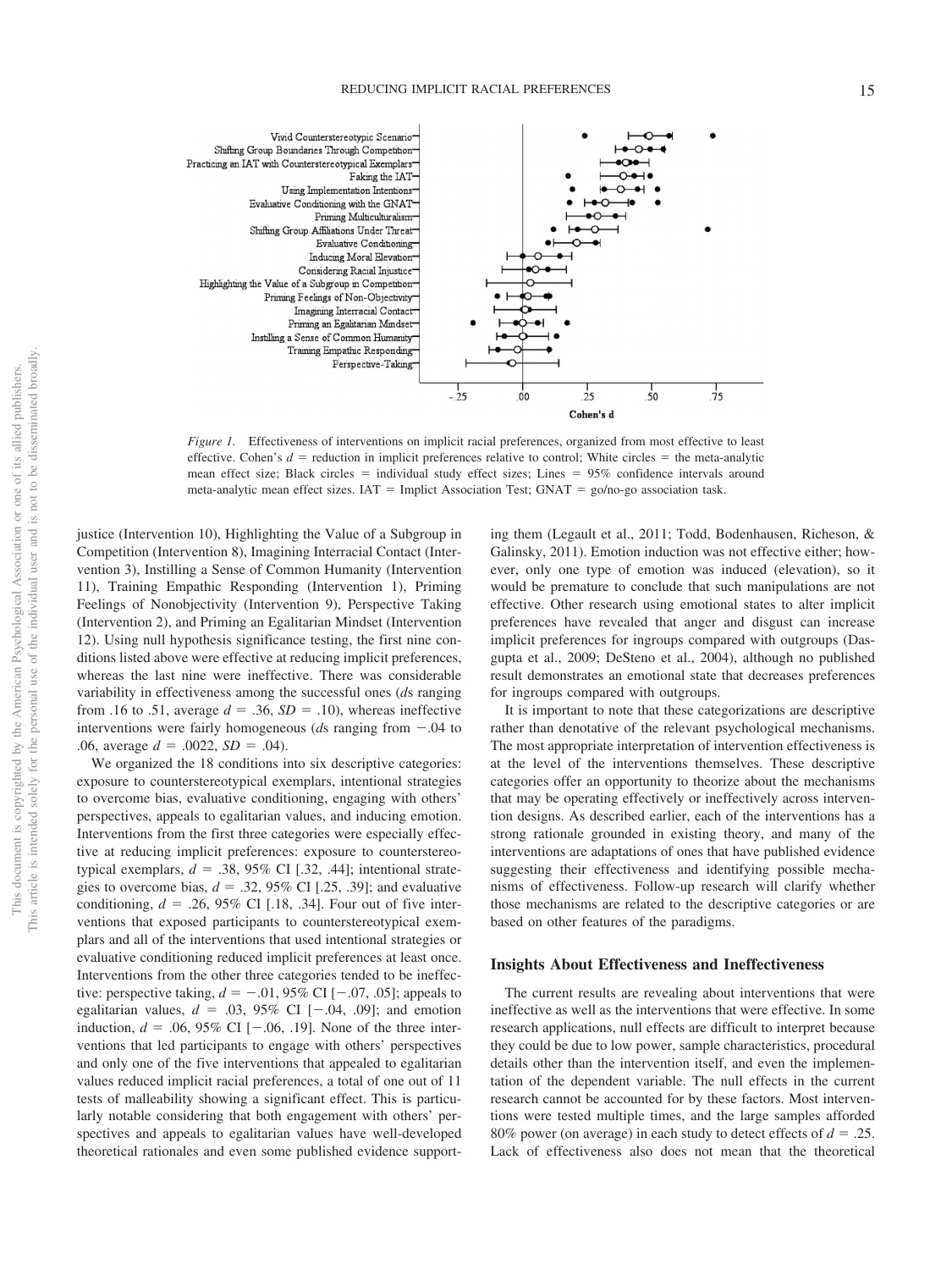mechanism could never work. It may be that the mechanism for change would be effective with a longer intervention session, other samples, other settings, other implicit measures as dependent variables, or with a "control" condition that more closely matches the intervention rather than our "pure baseline" control condition. This would mean that there are constraints for when such interventions will be effective that are not yet clear. Finally, because published studies are biased against null results (Fanelli, 2010, 2012; Sterling, 1959; Sterling, Rosenbaum, & Weinkam, 1995), it is possible that the current literature overestimates the effectiveness of some types of interventions. Whatever the explanation, the current results raise new questions about the conditions under which the ineffective interventions could be effective. In this way, the highly powered negative results based on paradigms with strong conceptual justifications can be generative for explaining when interventions can be effective.

#### **Notable Features of Successful Interventions**

Beyond the six descriptive categories, several notable features were related to intervention success. First, 21 out of 27 successful attempts at reducing implicit preferences linked positivity with Black people *and* negativity with White people. In contrast, only six out of 27 unsuccessful attempts linked positivity with Black people and negativity with White people. This pattern is best illustrated with Shifting Group Affiliations Under Threat (Intervention 7). In Study 2, participants read a story where they belonged to a group of postwar survivors who were all Black. In Studies 3 and 4, the intervention was revised to also include profiles of a villainous rival band of survivors, who happened to be all White. Whereas the intervention failed to significantly reduce preferences in Study 2, the revised form was significantly effective in Studies 3 and 4. This bolsters evidence from Joy-Gaba and Nosek (2010) suggesting that focusing on positivity toward the devalued group in isolation may be less effective than directly contrasting between social groups. Of course, interventions that reduce relative preferences by increasing negativity toward the more positively valued group may not be desirable for application. Whether effective intervention strategies for reducing bias *should* be used in practice are ethical considerations, not scientific ones.

Prior research on explicit attitudes has revealed that involvement (the degree to which an attitude is linked with the self) can affect how persuasive messages are processed (Johnson & Eagly, 1989). Similarly, we found that high involvement was a common feature among interventions that were successful at reducing implicit preferences. For example, participants in the Vivid Counterstereotypic Scenario (Intervention 4) imagined being assaulted by a White man and rescued by a Black man. This intervention was effective in Study 1 ( $d = .24$ ), but was more effective in Studies 2, 3, and 4 ( $ds = .48, .75, .57$ ) after being revised to be more involving. Process data from Marini, Rubichi, and Sartori (2012) revealed that this intervention reduces implicit preferences when participants imagine they are assaulted, but not when they imagine someone else being assaulted. Another way in which interventions invoked involvement was by emphasizing competition between groups and making the relevant ingroup mostly Black. Whereas the interventions that made the participant an active member were very effective (Shifting Group Boundaries Through Competition [Intervention 6], Shifting Group Affiliations Under Threat [Intervention 7]), an intervention that only reminded participants of an ingroup association without a vivid or personally relevant narrative (Highlighting the Value of a Subgroup in Competition [Intervention 8]) was not.

An important feature of these studies was the direct comparison of interventions designed to alter the activation or expression of implicit preferences, compared with "faking" that aims to manipulate task performance itself. In contrast to self-report, prior research suggests that participants do not spontaneously fake their implicit responses (Banse et al., 2001; Kim, 2003; Steffens, 2004) without precise instructions on how to fake (Fiedler & Bluemke, 2005). In our studies, we used this prior knowledge to develop a faking instruction that was successful but was not among the most effective manipulations. Faking ranked fifth out of the nine effective manipulations. Faking presumably has few implications for "actual" change that could also lead to a change in behavior, but it has substantial value in the current studies for differentiating "bogus" interventions from others. The standard deviations in the faking condition were considerably larger than other conditions by 27% in Study 1, 44% in Study 2, 36% in Study 3, and 40% in Study 4, making it easy to detect compared with "real" interventions that presumably altered the activation or expression of implicit preferences (see Table 2). In this context, actual interventions shifting activation and expression of implicit preferences could outperform task manipulation through faking, and the latter is detectable (as "not real") through increases in variability (Cvencek et al., 2010; Röhner, Schröder-Abé, & Schütz, 2013).

### **The Most Effective Interventions Leverage Multiple Mechanisms**

The three most effective interventions appear to leverage multiple mechanisms to increase their impact on implicit preferences (Shifting Group Boundaries Through Competition [Intervention 6], Vivid Counterstereotypic Scenario [Intervention 4], and Practicing an IAT With Counterstereotypical Exemplars [Intervention 5]). The most effective intervention, Vivid Counterstereotypic Scenario, involved the participant as the subject of the story, had the participant imagine his- or herself under a highly threatening life-or-death situation, exposed participants to counterstereotypical exemplars (malevolent White villain, dashing Black hero), and provided strategies to overcome bias (goal intentions to associate good with Black and bad with White) to reduce implicit preferences.

When change in an outcome variable is the primary focus of research, multiple mechanisms can work multiplicatively to produce powerful effects that would not arise when the primary interest is testing mechanisms in isolation. The mechanismfocused and contest approaches are a very powerful combination for translating basic research to application. In the standard experimental context, it is pragmatically difficult to investigate the additive and interactive effects of many mechanisms at once. The contest approach offers an efficient means of identifying interventions that are particularly effective, regardless of how mechanisms are combined. Knowing what works can then feed back into basic research to unpack how it works. This way, mechanism research can focus on the particular combinations that are effective rather than inefficiently examining all possible combinations with maximal experimental control.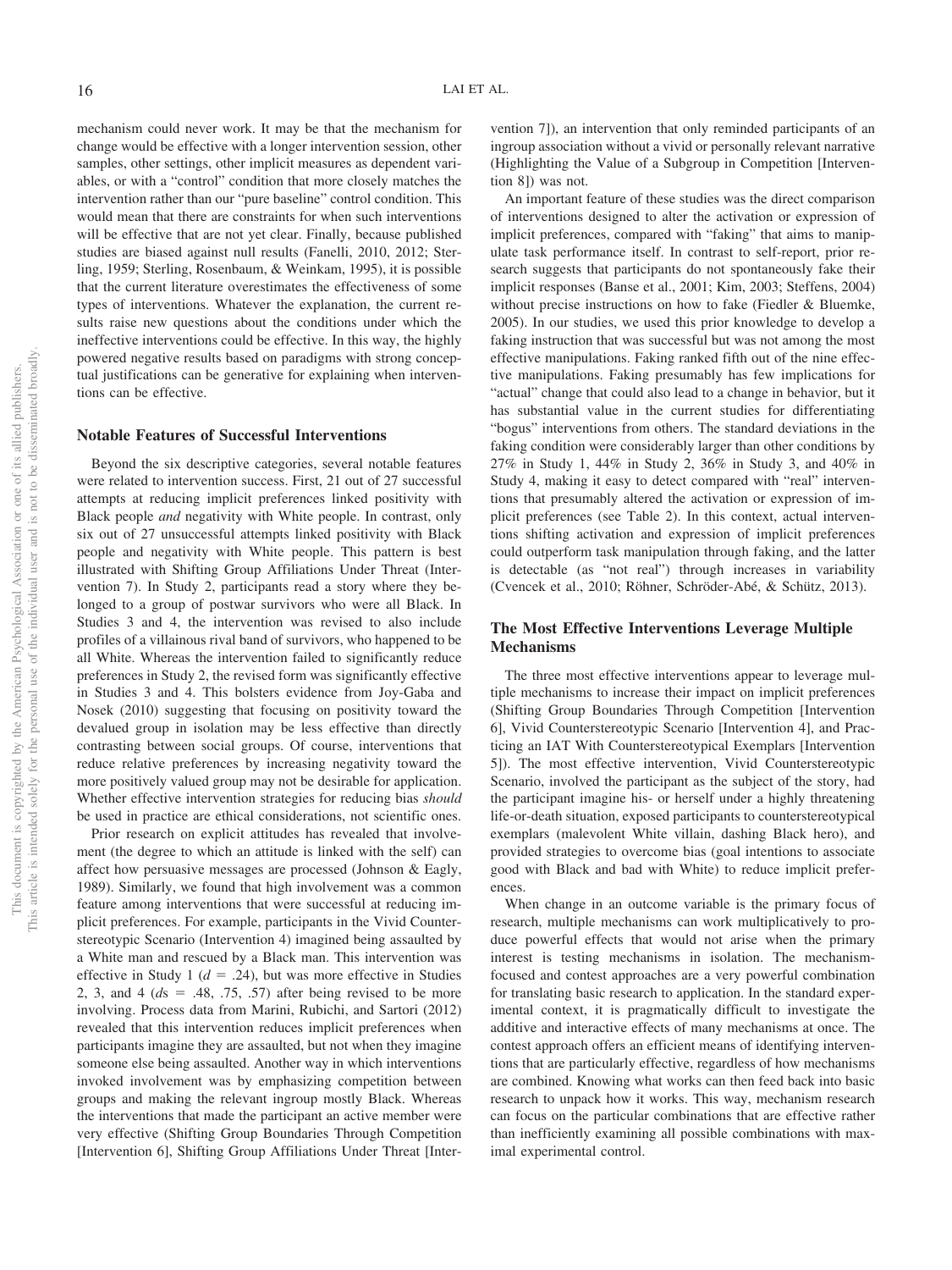#### **General Ineffectiveness of Changing Explicit Racial Preferences**

Interventions were ineffective at reducing explicit preferences despite the use of approaches that had been validated in explicit prejudice reduction research. One explanation is that self-reports of racial attitudes are less amenable to change due to cultural shifts in the acceptability of racial prejudice that have suppressed the self-reporting of racial prejudice (Sniderman & Piazza, 1993). Indeed, most research investigating explicit prejudice reduction toward Black people was published before 1990. However, this explanation does not account easily for the current findings. Participants were willing to express moderately strong explicit preferences for Whites compared with Blacks ( $ds > .50$ ), leaving substantial opportunity to reduce explicit prejudice. Another explanation is that the design goal of reducing implicit preferences incentivizes intervention designs that target implicit cognitions specifically. A similar research contest targeting explicit racial preferences could yield different approaches and innovation in effective interventions for explicit prejudice reduction. Lastly, explicit preferences were always assessed after implicit measurement. Although there were only a few minutes between intervention and assessment, we cannot rule out the possibility that the intervention effectiveness dissipated prior to explicit measurement.

### **Evidence for Shifting Racial Biases Toward Multiple Groups**

Interventions that reduce implicit preferences for Whites over Blacks could operate by changing associations related to egalitarianism, or by changing associations about Blacks and Whites exclusively. In Study 3, we tested the possibility that interventions could also induce attitude change toward other racial outgroups. We found that implicit, but not explicit, preferences for Whites compared with Asians and Hispanics were reduced compared with control. Malleability in these preferences may reflect shifts in attitudes toward Asians or Hispanics, shifts in attitudes toward Whites, or both. The current design cannot distinguish among these possibilities.

#### **Limitations**

The current research allows for comparative inferences about interventions in a specific experimental context. Changes in procedure, sample, or setting could alter the overall effectiveness and relative ranking of these interventions for reducing implicit racial preferences. For example, a longer intervention format could increase the effectiveness of evaluative conditioning (Bar-Anan, De Houwer, & Nosek, 2010), but might have no effect on some other interventions. Furthermore, although we examined a wide variety of interventions, they surely are not comprehensive of all plausible interventions.

Another possibility is that interventions will vary in effectiveness with use of different implicit measures. We used two implicit measures that, despite their shared reliance on categorization, have unique psychometric properties (Nosek et al., 2014; Sriram & Greenwald, 2009). We also considered using priming-based implicit measures that may capture distinct aspects of implicit racial attitudes but did not use them in this research design. Evaluative priming (Fazio, Sanbonmatsu, Powell, & Kardes, 1986) is useful and used widely, but suffers from low reliability and very weak effect sizes compared with the IAT

(e.g.,  $d = .07$  vs.  $d = .75$  in a comparative investigation; Bar-Anan & Nosek, in press). The power required to detect change reliably with such weak effect sizes in our paradigm far exceeded available resources. The affect misattribution procedure (AMP; Payne, Cheng, Govorun, & Stewart, 2005) is more reliable than evaluative priming. However, the AMP's psychometric qualities appear to be dependent on a subset of respondents, making it less attractive as a measure of intervention effectiveness (Bar-Anan & Nosek, 2012, in press). Another issue with the implicit measures used in this design is their relative nature—changes in IAT or MC-IAT scores may reflect changes in attitudinal responses to Blacks, Whites, or both. Future investigations using implicit measures that are more adept at targeting associations for a single object (e.g., the Single-Category IAT; Karpinski & Steinman, 2006) may shed more light on the mechanisms underlying the malleability effects found in these studies. As implicit measures mature, replicating this design with new methods will increase confidence in the theoretical interpretation of what these interventions are changing.

The current research also allowed us to draw inferences about which interventions are effective within a single session but provided little information about their durability. Although most research on shifting implicit preferences is conducted with the independent and dependent variable occurring in the same experimental session, this is a general limitation for this research area (Lai, Hoffman & Nosek, 2013). Understanding the time course of intervention effectiveness has important implications for application; interventions that induce temporary change may be useful for immediate application in specific social contexts, and interventions that instill long-term change may aid in reducing discrimination across many contexts. Nonetheless, save for the elusive sleeper effect (Gillig & Greenwald, 1974; Pratkanis, Greenwald, Leippe, & Baumgardner, 1988), a prerequisite for long-term change is short-term change. As such, it is efficient to first identify effects that work in the short term so as to focus long-term investigations on interventions that show initial promise. The current work offers a basis for selection for investigating durability of effective interventions.

#### **Conclusion**

There is a demand for interventions that are effective in reducing prejudice but a paucity of applied evidence to guide practitioners toward best practices (Paluck & Green, 2009). Our research contest provides a starting point for comparative evaluation of interventions grounded in existing psychological theory and evidence. By experimentally comparing 17 interventions and a faking comparison condition for reducing implicit racial preferences, we found that interventions featuring exposure to counterstereotypical exemplars, intentional strategies to overcome biases, and evaluative conditioning were consistently more effective than ones that featured engagement with others' perspectives, appeals to egalitarian values, and elevation induction for reducing implicit preferences for Whites compared with Blacks.

Coupled with basic research clarifying the mechanisms of change, these results provide a next step toward understanding the malleability of implicit racial preferences and developing applications of that basic knowledge. Necessary steps following the current one include evaluating the durability of these intervention effects, investigating whether the change in implicit preference predicts a subsequent change in behavior, and investigating whether the effective interven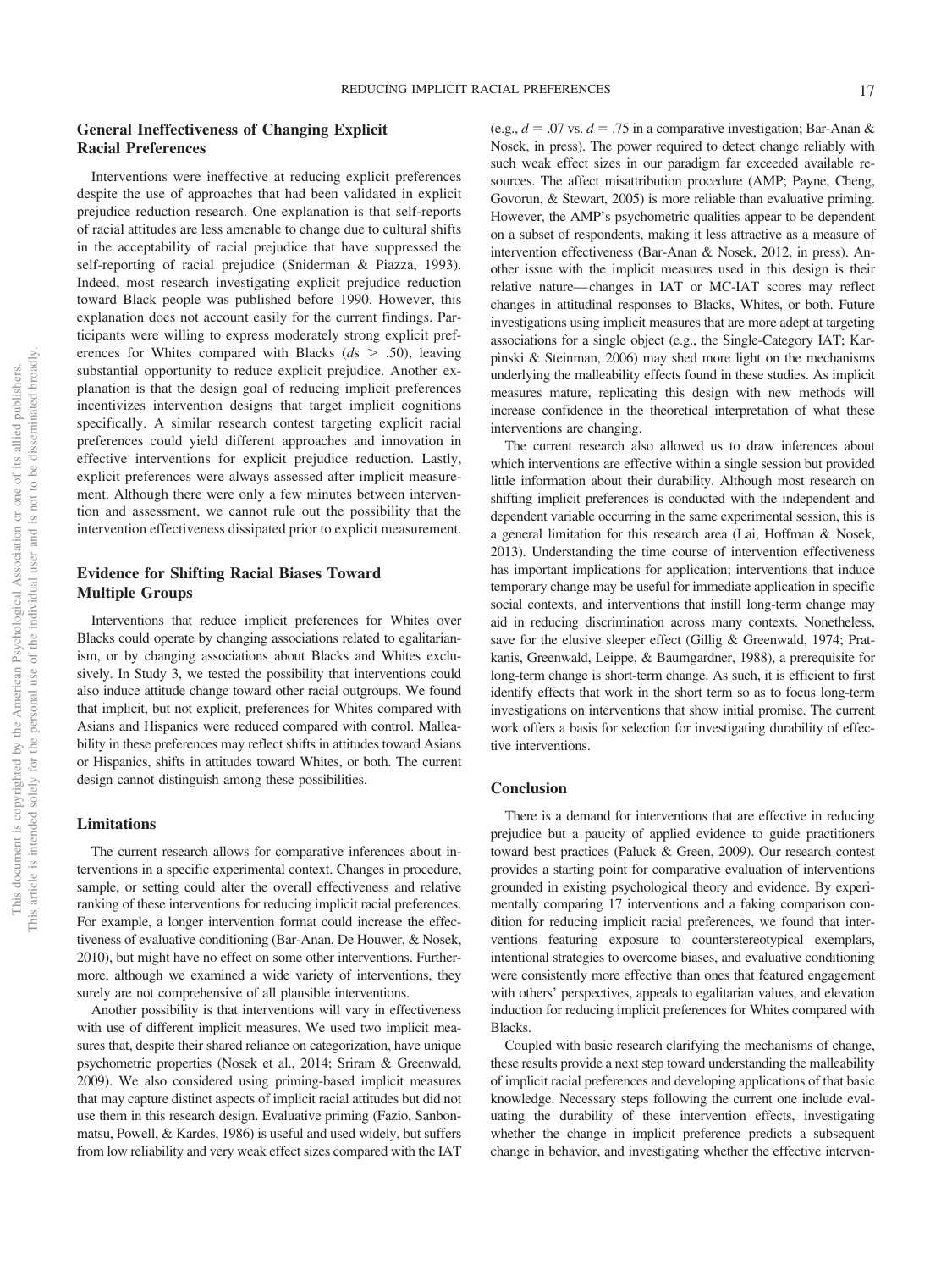tions can scale up to practical applications (Lai et al., in press). These steps toward application may require more intensive interventions that are longer, use multiple administrations, or use a combination of multiple strategies. The cumulative knowledge from these steps will constitute a bridge between basic research on principles for attitude change to practical application of those principles for effecting social change.

#### **References**

- Algoe, S. B., & Haidt, J. (2009). Witnessing excellence in action: The "otherpraising" emotions of elevation, gratitude, and admiration. *Journal of Positive Psychology, 4,* 105–127. doi:10.1080/17439760802650519
- Allport, G. W. (1954). *The nature of prejudice*. Cambridge, MA: Addison-Wesley.
- Ames, D. L., Jenkins, A. C., Banaji, A. C., & Mitchell, J. P. (2008). Taking another person's perspective increases self-referential neural processing. *Psychological Science, 19,* 642– 644. doi:10.1111/j.1467-9280.2008 .02135.x
- Avenanti, A., Sirigu, A., & Aglioti, S. M. (2010). Racial bias reduces empathic sensorimotor resonance with other-race pain. *Current Biology, 20,* 1018 –1022. doi:10.1016/j.cub.2010.03.071
- Banse, R., Seise, J., & Zerbes, N. (2001). Implicit attitudes toward homosexuality: Reliability, validity, and controllability of the IAT. *Zeitschrift für Experimentelle Psychologie, 48,* 145–160.
- Bar-Anan, Y., De Houwer, J., & Nosek, B. A. (2010). Evaluative conditioning and conscious knowledge of contingencies: A correlational investigation with large samples. *Quarterly Journal of Experimental Psychology, 63,* 2313–2335. doi:10.1080/17470211003802442
- Bar-Anan, Y., & Nosek, B. A. (2012). Reporting intentional rating of the primes predicts priming effects in the affective misattribution procedure. *Personality and Social Psychology Bulletin, 38,* 1194 –1208. doi: 10.1177/0146167212446835
- Bar-Anan, Y., & Nosek, B. A. (in press). A comparative investigation of seven indirect attitude measures. *Behavior Research Methods*.
- Bargh, A. J. (1999). The unbearable automaticity of being. *American Psychologist, 54,* 462– 479. doi:10.1037/0003-066X.54.7.462
- Blair, I. V. (2002). The malleability of automatic stereotypes and prejudice. *Personality and Social Psychology Review, 6,* 242–261. doi:10.1207/ S15327957PSPR0603\_8
- Bonilla-Silva, E., Lewis, A., & Embrick, D. G. (2004). "I did not get that job because of a black man. . .": The story lines and testimonies of color-blind racism. *Sociological Forum, 19,* 555–581. doi:10.1007/ s11206-004-0696-3
- Brandstätter, V., Lengfelder, A., & Gollwitzer, P. M. (2001). Implementation intentions and efficient action initiation. *Journal of Personality and Social Psychology, 81,* 946 –960. doi:10.1037/0022-3514.81.5.946
- Crisp, R. J., & Turner, R. N. (2009). Can imagined interactions produce positive perceptions? Reducing prejudice through simulated social contact. *American Psychologist, 64,* 231–240. doi:10.1037/a0014718
- Cvencek, D., Greenwald, A. G., Brown, A., Gray, N., & Snowden, R. (2010). Faking of the Implicit Association Test is statistically detectable and partly correctable. *Basic and Applied Social Psychology, 32,* 302– 314. doi:10.1080/01973533.2010.519236
- Dadds, M. R., Bovbjerg, D. H., Redd, W. H., & Cutmore, R. H. (1997). Imagery in human classical conditioning. *Psychological Bulletin, 122,* 89 –103. doi:10.1037/0033-2909.122.1.89
- Dasgupta, N. (2009). Mechanisms underlying malleability of implicit prejudice and stereotypes: The role of automaticity versus cognitive control. In T. Nelson (Ed.), *Handbook of prejudice, stereotyping, and discrimination* (pp. 267–285). Mahwah, NJ: Erlbaum.
- Dasgupta, N., DeSteno, D., Williams, L. A., & Hunsinger, M. (2009). Fanning the flames of prejudice: The influence of specific incidental

emotions on implicit prejudice. *Emotion, 9,* 585–591. doi:10.1037/ a0015961

- Dasgupta, N., & Greenwald, A. G. (2001). On the malleability of automatic attitudes: Combating automatic prejudice with images of admired and disliked individuals. *Journal of Personality and Social Psychology, 81,* 800 – 814. doi:10.1037/0022-3514.81.5.800
- De Houwer, J., Teige-Mocigemba, S., Spruyt, A., & Moors, A. (2009). Implicit measures: A normative analysis and review. *Psychological Bulletin, 135,* 347–368. doi:10.1037/a0014211
- De Houwer, J., Thomas, S., & Baeyens, F. (2001). Associative learning of likes and dislikes: A review of 25 years of research on human evaluative conditioning. *Psychological Bulletin, 127,* 853– 869. doi:10.1037/0033- 2909.127.6.853
- DeSteno, D., Dasgupta, N., Bartlett, M. Y., & Cajdric, A. (2004). Prejudice from thin air: The effect of emotion on automatic intergroup attitudes. *Psychological Science, 15,* 319 –324. doi:10.1111/j.0956-7976.2004 .00676.x
- Devine, P. G. (1989). Stereotypes and prejudice: Their automatic and controlled components. *Journal of Personality and Social Psychology, 56,* 5–18. doi:10.1037/0022-3514.56.1.5
- Devine, P. G., Monteith, M. J., Zuwerink, J. R., & Elliot, A. J. (1991). Prejudice with and without compunction. *Journal of Personality and Social Psychology, 60,* 817– 830. doi:10.1037/0022-3514.60.6.817
- Dovidio, J. F., Kawakami, K., Johnson, C., Johnson, B., & Howard, A. (1997). On the nature of prejudice: Automatic and controlled processes. *Journal of Experimental Social Psychology, 33,* 510 –540. doi:10.1006/ jesp.1997.1331
- Eibach, R. P., & Ehrlinger, J. (2006). "Keep your eyes on the prize": Reference points and racial differences in assessing progress toward equality. *Personality and Social Psychology Bulletin, 32, 66-77. doi:* 10.1177/0146167205279585
- Fanelli, D. (2010). Do pressures to publish increase scientists' bias? An empirical support from US states data. *PLoS ONE, 5,* e10271. doi: 10.1371/journal.pone.0010271
- Fanelli, D. (2012). Negative results are disappearing from most disciplines and countries. *Scientometrics, 90,* 891–904. doi:10.1007/s11192-011- 0494-7
- Fazio, R. H., Jackson, J. R., Dunton, B. C., & Williams, C. J. (1995). Variability in automatic activation as an unobtrusive measure of racial attitudes: A bona fide pipeline? *Journal of Personality and Social Psychology, 69,* 1013–1027. doi:10.1037/0022-3514.69.6.1013
- Fazio, R. H., Sanbonmatsu, D. M., Powell, M. C., & Kardes, F. R. (1986). On the automatic activation of attitudes. *Journal of Personality and Social Psychology, 50,* 229 –238. doi:10.1037/0022-3514.50.2.229
- Fiedler, K., & Bluemke, M. (2005). Faking the IAT: Aided and unaided response control on the Implicit Association Tests. *Basic and Applied Social Psychology, 27,* 307–316. doi:10.1207/s15324834basp2704\_3
- Finlay, K. A., & Stephan, W. G. (2000). Improving intergroup relations: The effects of empathy on racial attitudes. *Journal of Applied Social Psychology, 30,* 1720 –1737. doi:10.1111/j.1559-1816.2000.tb02464.x
- Foroni, F., & Mayr, U. (2005). The power of a story: New, automatic, associations from a single reading of a short scenario. *Psychonomic Bulletin & Review, 12,* 139 –144. doi:10.3758/BF03196359
- Gaertner, S. L., & Dovidio, J. F. (2000). *Reducing intergroup bias: The common ingroup identity model*. Philadelphia, PA: Psychology Press. doi:10.4135/9781446218617.n9
- Gaertner, S. L., Dovidio, J. F., Anastasio, P. A., Bachman, B. A., & Rust, M. C. (1993). The common ingroup identity model: Recategorization and the reduction of intergroup bias. *European Review of Social Psychology, 4,* 1–26. doi:10.1080/14792779343000004
- Gawronski, B., & Bodenhausen, G. V. (2006). Associative and propositional processes in evaluation: An integrative review of implicit and explicit attitude change. *Psychological Bulletin, 132,* 692–731. doi: 10.1037/0033-2909.132.5.692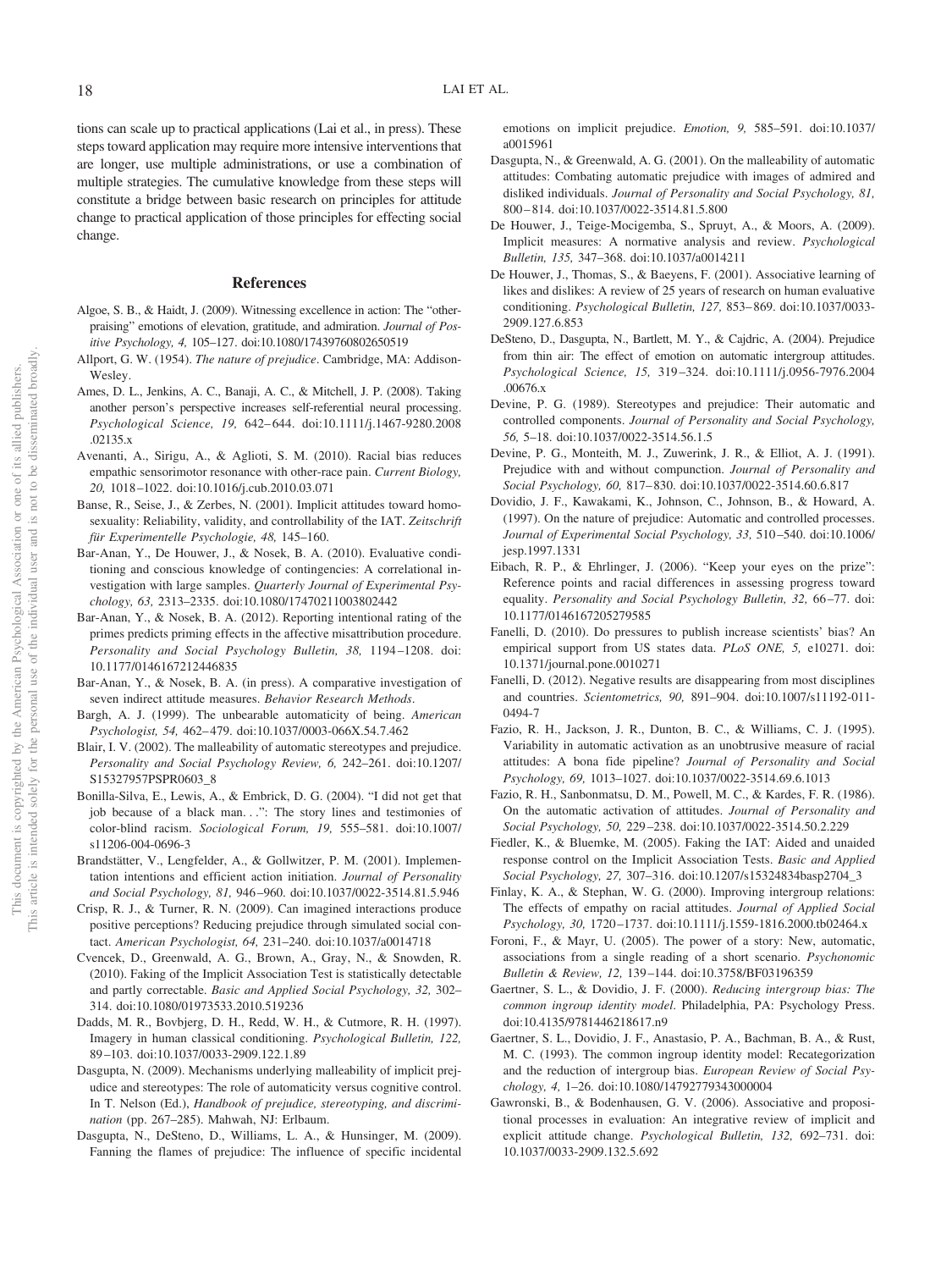- Gawronski, B., & Sritharan, R. (2010). Formation, change, and contextualization of mental associations: Determinants and principles of variations in implicit measures. In B. Gawronski & B. K. Payne (Eds.), *Handbook of implicit social cognition: Measurement, theory, and applications* (pp. 216 –240). New York, NY: Guilford Press.
- Gillig, P. M., & Greenwald, A. G. (1974). Is it time to lay the "sleeper effect" to rest? *Journal of Personality and Social Psychology, 29,* 132–139. doi:10.1037/h0035744
- Gollwitzer, P. M. (1999). Implementation intentions: Strong effects of simple plans. *American Psychologist, 54,* 493–503. doi:10.1037/0003- 066X.54.7.493
- Gollwitzer, P. M., & Schaal, B. (1998). Metacognition in action: The importance of implementation intentions. *Personality and Social Psychology Review, 2,* 124 –136. doi:10.1207/s15327957pspr0202\_5
- Green, A. R., Carney, D. R., Pallin, D. J., Ngo, L. H., Raymond, K. L., Iezzoni, L. I., & Banaji, M. R. (2007). Implicit bias among physicians and its prediction of thrombolysis decisions for Black and White patients. *Journal of General Internal Medicine, 22,* 1231–1238. doi: 10.1007/s11606-007-0258-5
- Greenwald, A. G., & Banaji, M. R. (1995). Implicit social cognition: Attitudes, self-esteem, and stereotypes. *Psychological Review, 102,* 4 –27. doi:10.1037/0033-295X.102.1.4
- Greenwald, A. G., McGhee, D. E., & Schwartz, J. L. K. (1998). Measuring individual differences in implicit cognition: The implicit association test. *Journal of Personality and Social Psychology, 74,* 1464 –1480. doi: 10.1037/0022-3514.74.6.1464
- Greenwald, A. G., Nosek, B. A., & Banaji, M. R. (2003). Understanding and using the Implicit Association Test I: An improved scoring algorithm. *Journal of Personality and Social Psychology, 85,* 197–216. doi:10.1037/0022-3514.85.2.197
- Haidt, J. (2003). Elevation and the positive psychology of morality. In C. L. M. Keyes & J. Haidt (Eds.), *Flourishing: Positive psychology and the life well-lived* (pp. 275–289). Washington, DC: American Psychological Association. doi:10.1037/10594-012
- Johnson, B. T., & Eagly, A. H. (1989). Effects of involvement on persuasion: A meta-analysis. *Psychological Bulletin, 106, 290-314.* doi: 10.1037/0033-2909.106.2.290
- Jost, J. T., & Banaji, M. R. (1994). The role of stereotyping in systemjustification and the production of false consciousness. *British Journal of Social Psychology, 33,* 1–27. doi:10.1111/j.2044-8309.1994.tb01008.x
- Joy-Gaba, J. A., & Nosek, B. A. (2010). The surprisingly limited malleability of implicit racial evaluations. *Social Psychology, 41,* 137–146. doi:10.1027/1864-9335/a000020
- Karpinski, A., & Steinman, R. B. (2006). The single category implicit association test as a measure of implicit social cognition. *Journal of Personality and Social Psychology, 91,* 16 –32. doi:10.1037/0022-3514 .91.1.16
- Katz, I., & Hass, R. G. (1988). Racial ambivalence and American value conflict: Correlational and priming status of dual cognitive structures. *Journal of Personality and Social Psychology, 55,* 893–905. doi: 10.1037/0022-3514.55.6.893
- Kim, D. (2003). Voluntary controllability of the Implicit Association Test *Social Psychology Quarterly, 66,* 83–96. doi:10.2307/3090143
- Lai, C. K., Haidt, J., & Nosek, B. A. (2013a). Moral elevation reduces prejudice against gay men. *Cognition and Emotion*. Advance online publication. doi:10.1080/02699931.2013.861342
- Lai, C. K., Hoffman, K. M., & Nosek, B. A. (2013). Reducing implicit prejudice. *Social and Personality Psychology Compass, 7,* 315–330. doi:10.1111/spc3.12023
- Lai, C. K., Marini, M., Lehr, S. A., Cerruti, C., Shin, J. L., Teachman, B. A., . . . Nosek, B. A. (in press). Reducing implicit racial preferences: II. Intervention effectiveness across time. *Journal of Experimental Psychology: General*.
- Legault, L., Gutsell, J. N., & Inzlicht, M. (2011). Ironic effects of antiprejudice messages: How motivational interventions can reduce (but also increase) prejudice. *Psychological Science, 22,* 1472–1477. doi: 10.1177/0956797611427918
- Mann, N. H., & Kawakami, K. (2012). The long, steep path to equality: Progressing on egalitarian goals. *Journal of Experimental Psychology: General, 141,* 187–197. doi:10.1037/a0025602
- Marini, M., Rubichi, S., & Sartori, G. (2012). The role of self-involvement in shifting IAT effects. *Experimental Psychology, 28,* 348 –354.
- McConnell, A. R., & Leibold, J. M. (2001). Relations among the Implicit Association Test, discriminatory behavior, and explicit measures of racial attitudes. *Journal of Experimental Social Psychology, 37,* 435– 442. doi:10.1006/jesp.2000.1470
- Mitchell, J. P., Banaji, M. R., & Macrae, C. N. (2005). The link between social cognition and self-referential thought in the medial prefrontal cortex. *Journal of Cognitive Neuroscience, 17,* 1306 –1315. doi:10.1162/ 0898929055002418
- Mitchell, J. P., Nosek, B. A., & Banaji, M. R. (2003). Contextual variations in implicit evaluation. *Journal of Experimental Psychology: General, 132,* 455– 469. doi:10.1037/0096-3445.132.3.455
- Moskowitz, G. B., & Li, P. (2011). Egalitarian goals trigger stereotype inhibition: A proactive form of stereotype control. *Journal of Experimental Social Psychology, 47,* 103–116. doi:10.1016/j.jesp.2010.08.014
- Nosek, B. A., & Banaji, M. R. (2001). The go/no-go association task. *Social Cognition, 19,* 625– 666. doi:10.1521/soco.19.6.625.20886
- Nosek, B. A., Bar-Anan, Y., Sriram, N., & Greenwald, A. G. (2012). *Understanding and using the Brief Implicit Association Test: I. Recommended scoring procedures*. Unpublished manuscript.
- Nosek, B. A., Greenwald, A. G., & Banaji, M. R. (2005). Understanding and using the Implicit Association Test: II. Method variables and construct validity. *Personality Social Psychology Bulletin, 31, 166-180.* doi:10.1177/0146167204271418
- Nosek, B. A., Greenwald, A. G., & Banaji, M. R. (2007). The Implicit Association Test at age 7: A methodological and conceptual review. In J. A. Bargh (Ed.), *Social psychology and the unconscious: The automaticity of higher mental processes* (pp. 265–292). New York, NY: Psychology Press.
- Nosek, B. A., & Smyth, F. L. (2007). A multitrait-multimethod validation of the Implicit Association Test: Implicit and explicit attitudes are related but distinct constructs. *Experimental Psychology, 54,* 14 –29. doi:10.1027/1618-3169.54.1.14
- Nosek, B. A., Smyth, F. L., Hansen, J. J., Devos, T., Lindner, N. M., Ranganath, K. A.,... Banaji, M. R. (2007). Pervasiveness and correlates of implicit attitudes and stereotypes. *European Review of Social Psychology, 18,* 36 – 88. doi:10.1080/10463280701489053
- Nosek, B. A., Sriram, N., Smith, C. T., & Bar-Anan, Y. (2014). *The multi-category Implicit Association Test*. Unpublished manuscript.
- Olson, M. A., & Fazio, R. H. (2001). Implicit attitude formation through classical conditioning. *Psychological Science*, 12, 413-417. doi: 10.1111/1467-9280.00376
- Olson, M. A., & Fazio, R. H. (2002). Implicit acquisition and manifestation of classically conditioned attitudes. *Social Cognition, 20,* 89 –104. doi: 10.1521/soco.20.2.89.20992
- Olson, M. A., & Fazio, R. H. (2006). Reducing automatically-activated racial prejudice through implicit evaluative conditioning. *Personality and Social Psychology Bulletin, 32,* 421– 433. doi: 10.1177/0146167205284004
- Olsson, A., Ebert, J. P., Banaji, M. R., & Phelps, A. E. (2005). The role of social groups in the persistence of learned fear. *Science, 309,* 785–787. doi:10.1126/science.1113551
- Paluck, E. L., & Green, D. P. (2009). Prejudice reduction: What works? A review and assessment of research and practice. *Annual Review of Psychology, 60,* 339 –367. doi:10.1146/annurev.psych.60.110707 .163607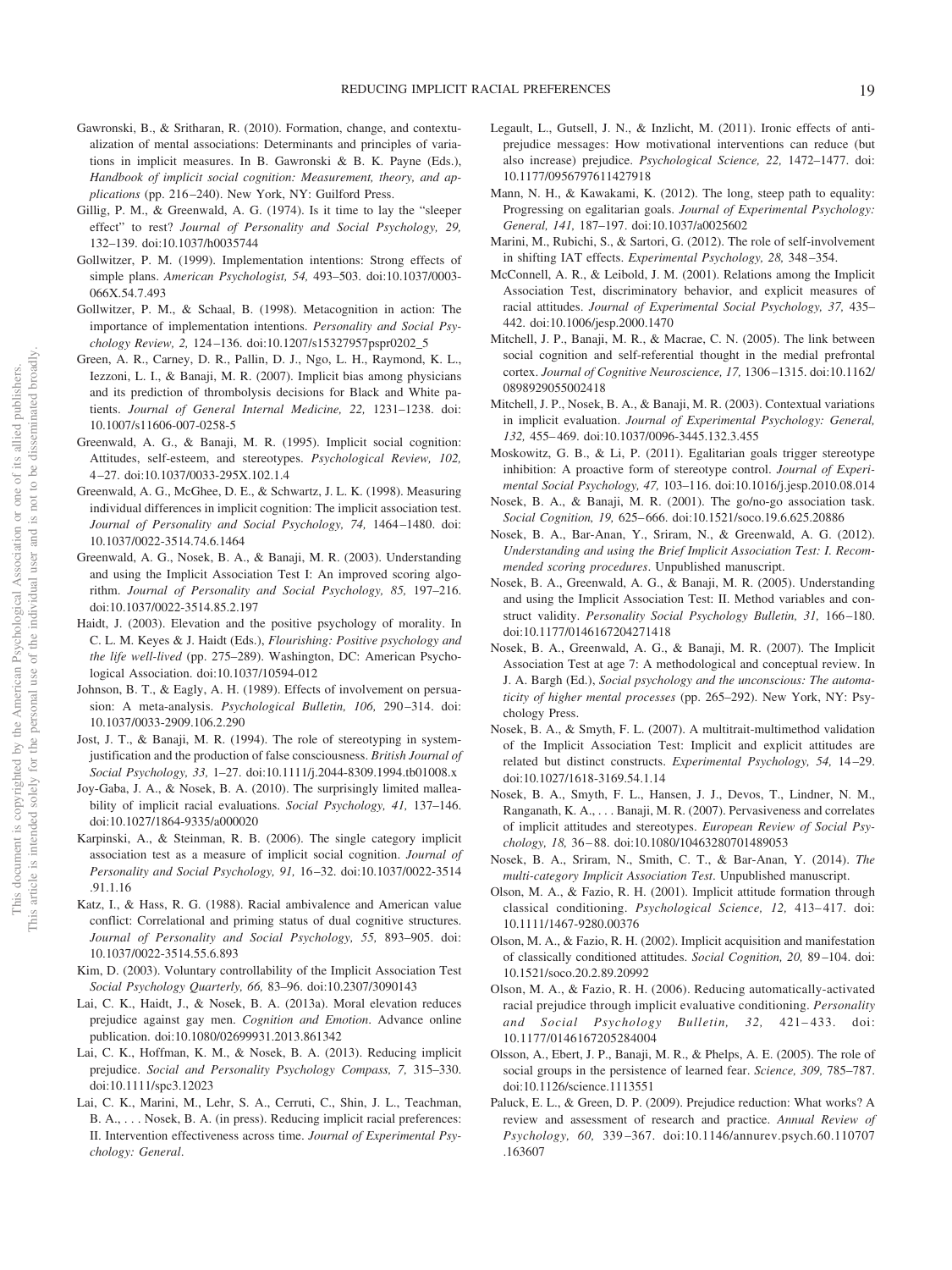- Payne, B. K., Cheng, C. M., Govorun, O., & Stewart, B. D. (2005). An inkblot for attitudes: Affect misattribution as implicit measurement. *Journal of Personality and Social Psychology, 89,* 277–293. doi: 10.1037/0022-3514.89.3.277
- Pettigrew, T. F. (1997). Generalized intergroup contact effects on prejudice. *Personality and Social Psychology Bulletin, 23,* 173–185. doi: 10.1177/0146167297232006
- Pettigrew, T. F. (2009). Do intergroup contact effects spread to noncontacted outgroups? *Social Psychology, 40,* 55– 65. doi:10.1027/1864- 9335.40.2.55
- Pettigrew, T. F., & Meertens, R. W. (1995). Subtle and blatant prejudice in Western Europe. *European Journal of Social Psychology, 25,* 57–75. doi:10.1002/ejsp.2420250106
- Pratkanis, A. R., Greenwald, A. G., Leippe, M. R., & Baumgardner, M. H. (1988). In search of reliable persuasion effects: III. The sleeper effect is dead: Long live the sleeper effect. *Journal of Personality and Social Psychology, 54,* 203–218. doi:10.1037/0022-3514.54.2.203
- Pronin, E., & Kugler, M. B. (2007). Valuing thoughts, ignoring behavior: The introspection illusion as a source of the bias blind spot. *Journal of Experimental Social Psychology, 43,* 565–578. doi:10.1016/j.jesp.2006 .05.011
- Ranganath, K. A., & Nosek, B. A. (2008). Implicit attitude generalization occurs immediately; explicit attitude generalization takes time. *Psychological Science, 19,* 249 –254. doi:10.1111/j.1467-9280.2008.02076.x
- Ratliff, K. A., & Nosek, B. A. (2011). Negativity and outgroup biases in attitude formation and transfer. *Personality and Social Psychology Bulletin, 37,* 1692–1703. doi:10.1177/0146167211420168
- Richeson, J. A., & Nussbaum, R. J. (2004). The impact of multiculturalism versus color-blindness on racial bias. *Journal of Experimental Social Psychology, 40,* 417– 423. doi:10.1016/j.jesp.2003.09.002
- Riek, B. M., Mania, E. W., & Gaertner, S. L. (2006). Intergroup threat and outgroup attitudes: A meta-analytic review. *Personality and Social Psychology Review, 10,* 336 –353. doi:10.1207/s15327957pspr1004\_4
- Röhner, J., Schröder-Abé, M., & Schütz, A. (2013). What do fakers actually do to fake the IAT? An investigation of faking strategies under different faking conditions. *Journal of Research in Personality, 47,* 330 –338. doi:10.1016/j.jrp.2013.02.009
- Rooth, D. (2010). Automatic associations and discrimination in hiring: Real world evidence. *Labour Economics, 17,* 523–534. doi:10.1016/j .labeco.2009.04.005
- Rudman, L. A., Ashmore, R. D., & Gary, M. L. (2001). "Unlearning" automatic biases: The malleability of implicit prejudice and stereotypes. Journal of Personality and Social Psychology, 81, 856-868. doi: 10.1037/0022-3514.81.5.856
- Rydell, R. J., & McConnell, A. R. (2006). Understanding implicit and explicit attitude change: A systems of reasoning analysis. *Journal of Personality and Social Psychology, 91,* 995–1008. doi:10.1037/0022- 3514.91.6.995
- Schmid, K., Hewstone, M., Küpper, B., Zick, A., & Wagner, U. (2012). Secondary transfer effects of intergroup contact: A cross-national comparison in Europe. *Social Psychology Quarterly, 75, 28-51*. doi: 10.1177/0190272511430235
- Schwarz, N. (1998). Accessible content and accessibility experiences: The interplay of declarative and experiental information in judgment. *Personality and Social Psychology Review, 2,* 87–99. doi:10.1207/ s15327957pspr0202\_2
- Schwarz, N., Bless, H., Fritz, S., Klumpp, G., Rittenauer-Schatka, H., & Simons, A. (1991). Ease of retrieval as information: Another look at the availability heuristic. *Journal of Personality and Social Psychology, 61,* 195–202. doi:10.1037/0022-3514.61.2.195
- Sears, D. O., & Henry, P. J. (2005). Over thirty years later: A contemporary look at symbolic racism. *Advances in Experimental Social Psychology, 37,* 95–150. doi:10.1016/S0065-2601(05)37002-X
- Sidanius, J., & Pratto, F. (1999). *Social dominance: An intergroup theory of social hierarchy and oppression*. New York, NY: Cambridge University Press. doi:10.1017/CBO9781139175043
- Sniderman, P. M., & Piazza, T. (1993). *The scar of race*. Cambridge, MA: Harvard University Press.
- Solomon, R. L. (1949). An extension of control group design. *Psychological Bulletin, 46,* 137–150. doi:10.1037/h0062958
- Sriram, N., & Greenwald, A. G. (2009). The brief implicit association test. *Experimental Psychology, 56,* 283–294. doi:10.1027/1618-3169.56.4.283
- Sritharan, R., & Gawronski, B. (2010). Changing implicit and explicit prejudice: Insights from the associative-propositional evaluation Model. *Social Psychology, 41,* 113–123. doi:10.1027/1864-9335/a000017
- Steffens, M. C. (2004). Is the Implicit Association Test immune to faking? *Experimental Psychology, 51,* 165–179. doi:10.1027/1618-3169.51.3.165
- Sterling, T. D. (1959). Publication decisions and their possible effects on inferences drawn from tests of significance—Or vice versa. *Journal of the American Statistical Association, 54,* 30 –34.
- Sterling, T. D., Rosenbaum, W. L., & Weinkam, J. J. (1995). Publication decisions revisited: The effect of the outcome of statistical tests on the decision to publish and vice versa. *The American Statistician, 49,* 108 –112.
- Stewart, B. D., & Payne, B. K. (2008). Bringing automatic stereotyping under control: Implementation intentions as efficient means of thought control. *Personality and Social Psychology Bulletin, 34,* 1332–1345. doi:10.1177/0146167208321269
- Tajfel, H., & Turner, J. C. (1979). An intergrative theory of intergroup conflict. In W. Austin & S. Worchel (Eds.), *The social psychology of intergroup relations* (pp. 33-48). Pacific Grove, CA: Brooks/Cole.
- Tausch, N., Hewstone, M., Kenworthy, J. B., Psaltis, C., Schmid, K., Popan, J. R., . . . Hughes, J. (2010). Secondary transfer effects of intergroup contact: Alternative accounts and underlying processes. *Journal of Personality and Social Psychology, 99,* 282–302. doi: 10.1037/a0018553
- Todd, A. R., Bodenhausen, G. V., Richeson, J. A., & Galinsky, A. D. (2011). Perspective taking combats automatic expressions of racial bias. *Journal of Personality and Social Psychology, 100,* 1027–1042. doi: 10.1037/a0022308
- Turner, R. N., & Crisp, R. J. (2010). Imagining intergroup contact reduces implicit prejudice. *British Journal of Social Psychology, 49,* 129 –142. doi:10.1348/014466609X419901
- Turner, R. N., Crisp, R. J., & Lambert, E. (2007). Imagining intergroup contact can improve intergroup attitudes. *Group Processes Intergroup Relations, 10,* 427– 441. doi:10.1177/1368430207081533
- Uhlmann, E. L., & Cohen, G. L. (2007). "I think it, therefore it's true": Effects of self-perceived objectivity on hiring discrimination. *Organizational Behavior and Human Decision Processes, 104,* 207–223. doi: 10.1016/j.obhdp.2007.07.001

(*Appendix follows*)